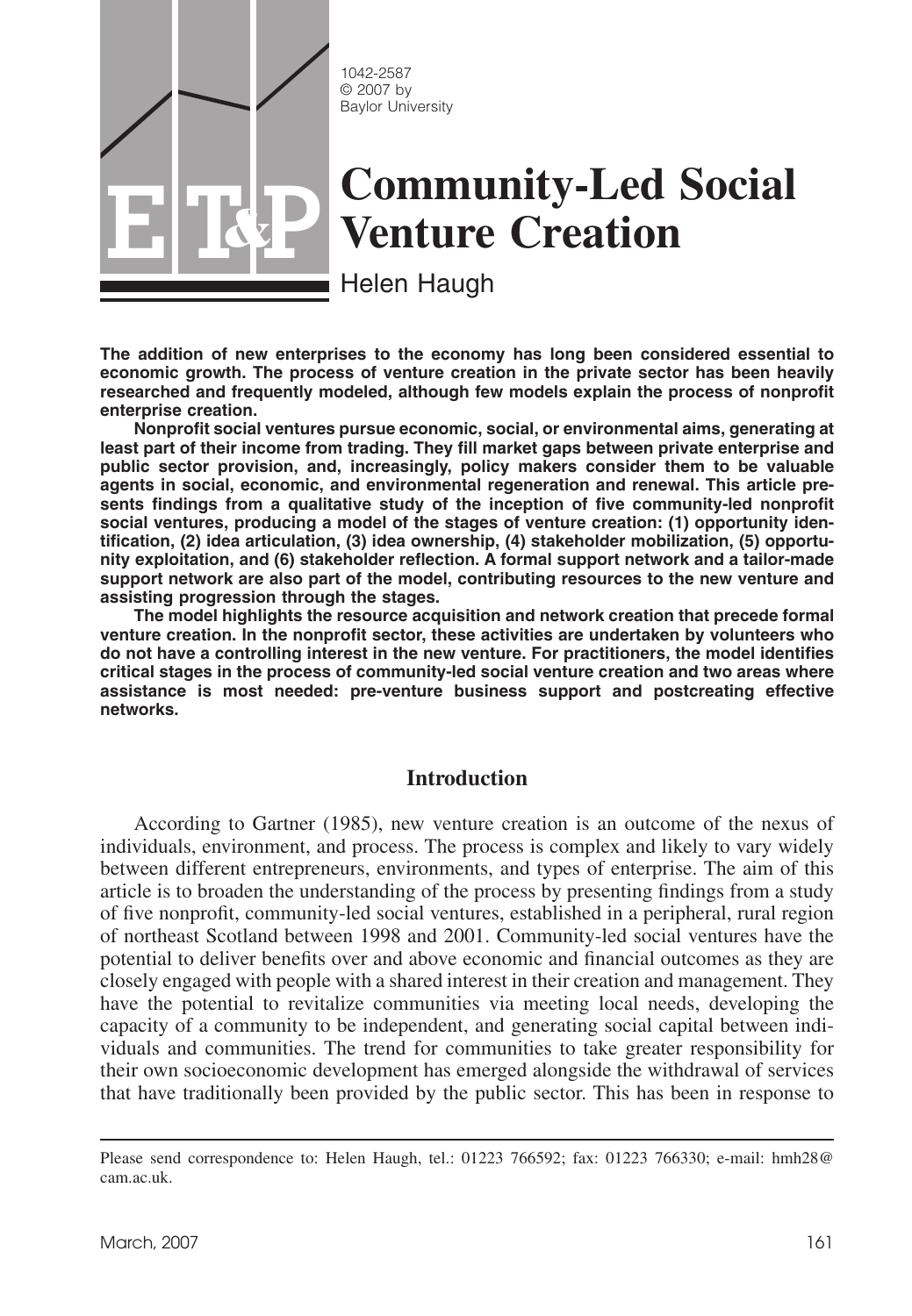changes in government policy and expenditure priorities, and is most noticeable in the health and social care sectors. The withdrawal of public sector provision, however, has not been matched by a new supply by the private sector, especially in markets where the profit potential is limited. Under such conditions, community-led social ventures offer a potential response to market failure.

Qualitative data were gathered and used to construct a model describing communityled social venture creation as a six-stage process. Each stage consists of distinct activities and is embedded in a dual-network context—formal and tailor-made. First, the literatures relating to the process of new venture creation and the role of networks in the entrepreneurial process are reviewed. This is followed by an account of the nature of communityled social ventures and their role in promoting social, economic, and/or environmental regeneration and renewal. The qualitative methodology of the study is then explained, and the model and empirical data are presented.

Although based on a small, purposive sample of five community-led social ventures, the model highlights the essential stages preceding the establishment of a new enterprise and the powerful role of networks in contributing resources to the new venture. The pre-venture stages were found to be hidden from view, inadequately resourced, and reliant on the time and effort of volunteers. By making them and their need for resources explicit, the model has implications for policy makers engaged in the support and encouragement of the growth of social ventures.

The study advances our understanding of entrepreneurship by its exploration of entrepreneurial behavior in the nonprofit sector. The comparison of economic, social, and community-led entrepreneurship elucidates the similarities and distinctive characteristics of each type of behavior. The study provides evidence of how community-led social ventures have been created in a specific context and could subsequently be used as the foundation for future work to help social ventures improve their performance.

### **New Venture Creation**

The creation of a new organization is the basic entrepreneurial act, and the study of behavioral processes related to it has been found to be worthwhile (Gartner, 1988). Entrepreneurial behavior involves all those functions, activities, and actions associated with perceiving opportunities and the creation of organizations to pursue them (Bygrave & Hofer, 1991). A new venture is created when an entrepreneur succeeds in mobilizing resources in response to perceived opportunities (Aldrich, 1995). Initially, the nascent entrepreneur will engage in pre-venture activities, such as searching for facilities and equipment, seeking and gaining financial support, establishing a legal format for the venture, organizing a team, buying facilities and equipment, and devoting time to the business (Carter, Gartner, & Reynolds, 1996). During this process, the entrepreneur will move from a position of no involvement, or consideration of starting a business, to active consideration and exploration. Wilken (1979) divides this stage into a motivation phase (entrepreneurs prepare to start the firm) and a planning phase (entrepreneurs prepare to create the firm by gathering knowledge and resources). The business is considered to be in gestation (Reynolds & Miller, 1992), or germinal (Chell, 2001), in that people, ideas, resources, and opportunities are in the process of being brought together while structures and systems have yet to be embedded.

In the pre-venture period of venture creation, the entrepreneur decides which resources to acquire and which effects and outcomes to hope to produce. Sarasvathy (2001a) describes the process of starting with the means to create an enterprise, and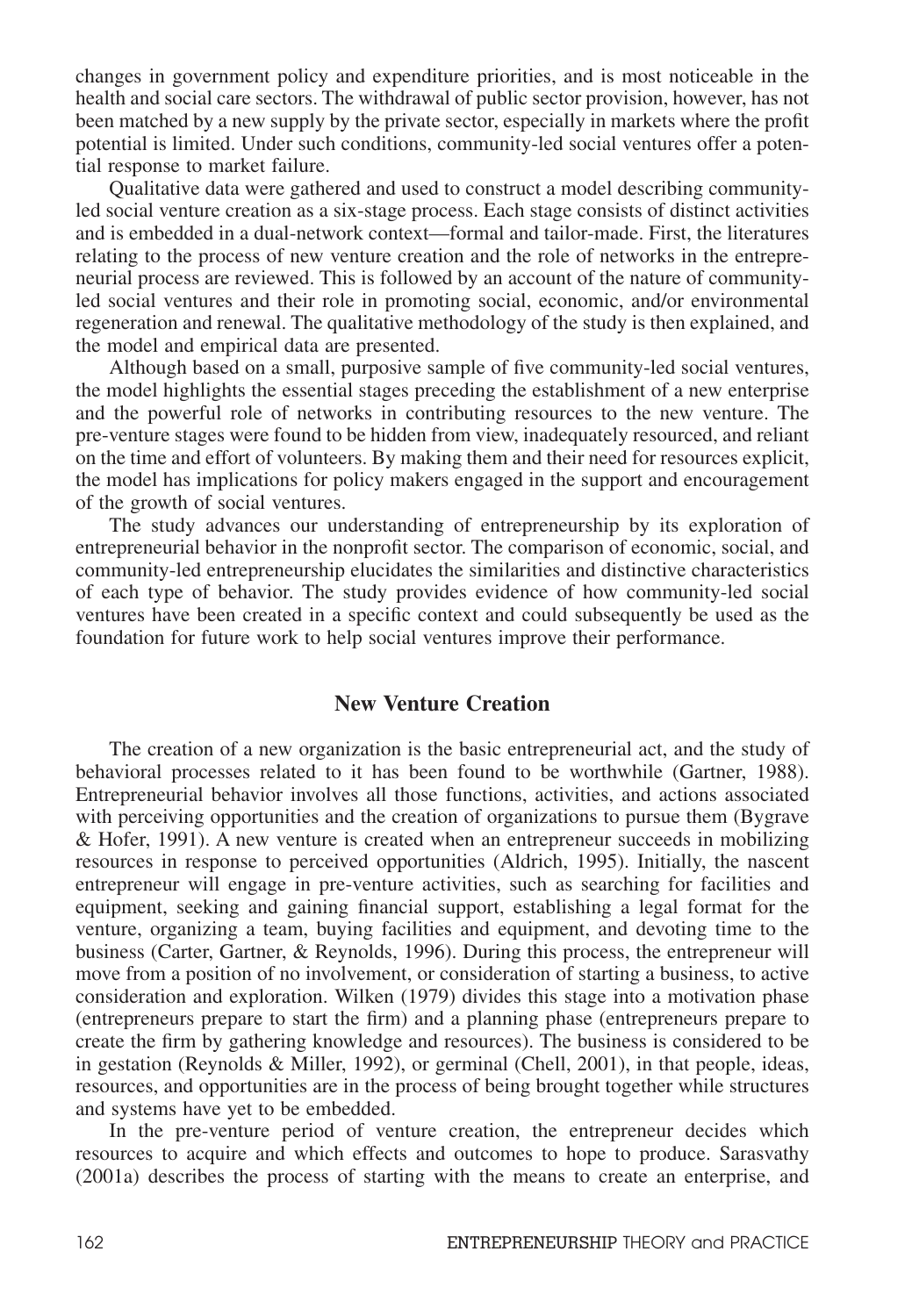selecting between what might be created with those means, as *effectuation*. When effectuation is applied to new firm creation (Sarasvathy, 2001b), the entrepreneur is engaged in a process of choosing between alternative resources, resource bundles, and outcomes. Since each resource can be combined with other resources in different combinations to produce a unique bundle, each bundle will have its own constraints and possible outcomes. The effectuation process involves experimenting with different resource combinations to create potential gains in relation to affordable loss, the construction of alliances with stakeholders to handle uncertainty, the exploitation of contingencies that arise over time, and efforts to control the unpredictable rather than attempting to predict an uncertain future. Thus, venture creation by effectuation involves interaction and adaptation between the stakeholders, who create both the firm and the market. The interaction moves from a loose arrangement of stakeholders based on trust and working with ideas in germination to advancing on an idea, gathering resources, and ultimately creating an organization. This is a socially embedded process (Sarasvathy, 2004), characteristic of a community-led social venture creation wherein interaction and adaptation play a fundamental part.

Although pre-venture creation precedes venture creation, it is not always easy to define when an enterprise has been created. Katz and Gartner (1988) developed a helpful framework that identifies the four properties necessary and sufficient to constitute an organization: (1) intentionality, (2) resources, (3) exchange, and (4) boundaries. Intentionality is manifest in the purposeful seeking of information that could be applied toward achieving the goal of founding an organization. Resources are then needed to exploit the potential opportunity, and the prospective entrepreneur must engage in acts of social exchange in order to acquire or secure the use of them. At some point, boundaries are established to delineate the emerging organization from other associations and the environment, and after this, business operations commence. These four characteristics are universal to organizations, irrespective of their industry or purpose. Once in place, the new venture is considered to be established, and efforts then turn to the daily management of activities, exchanges, and problem solving (Wilken, 1979).

Many models map the process of new venture creation into a series of stages, or phases. Stage models suggest that organizations develop around a number of discrete, sequential stages that loosely fall into pre-venture, start-up, growth, and maturity. Some models focus on the early pre-venture stages of new venture creation, and these tend to include the activities of opportunity recognition, resource acquisition, and opportunity exploitation (Bhave, 1994; Hills, Lumpkin, & Singh, 1997; Shane & Venkataraman, 2000). Opportunity recognition, either externally or internally stimulated (Bhave, 1994), is followed by opportunity exploitation that is dependent on the acquisition and combining of resources. The models tend to list the activities associated with each stage, although the allocation of activity to stage, the point when an organization is perceived to have been created, and the point of transition between different stages vary between models.

Other models consider poststart-up activities, such as those of Greiner (1972) (inception, survival, growth, expansion, and maturity); Churchill and Lewis (1983) (existence, survival, success, takeoff, and resource maturity); Scott and Bruce (1987) (inception, survival, growth, expansion, and maturity); Chell, Haworth, and Brearley (1991) (poststart-up, established, and professionally managed); Bolton (1997) (prestart-up, embryo, nurture, fledgling, and mature); and Flamholtz and Randle (2000) (new venture, expansion, professionalization, consolidation; and for continued development postmaturity: diversification, integration, decline, and revitalization). These models usually identify activities, resources, and managerial issues associated with each stage.

Stage models have several limitations (Storey, 1994). First, they assume that businesses start at the same stage and develop in an evolutionary (Kamm & Nurick, 1993) or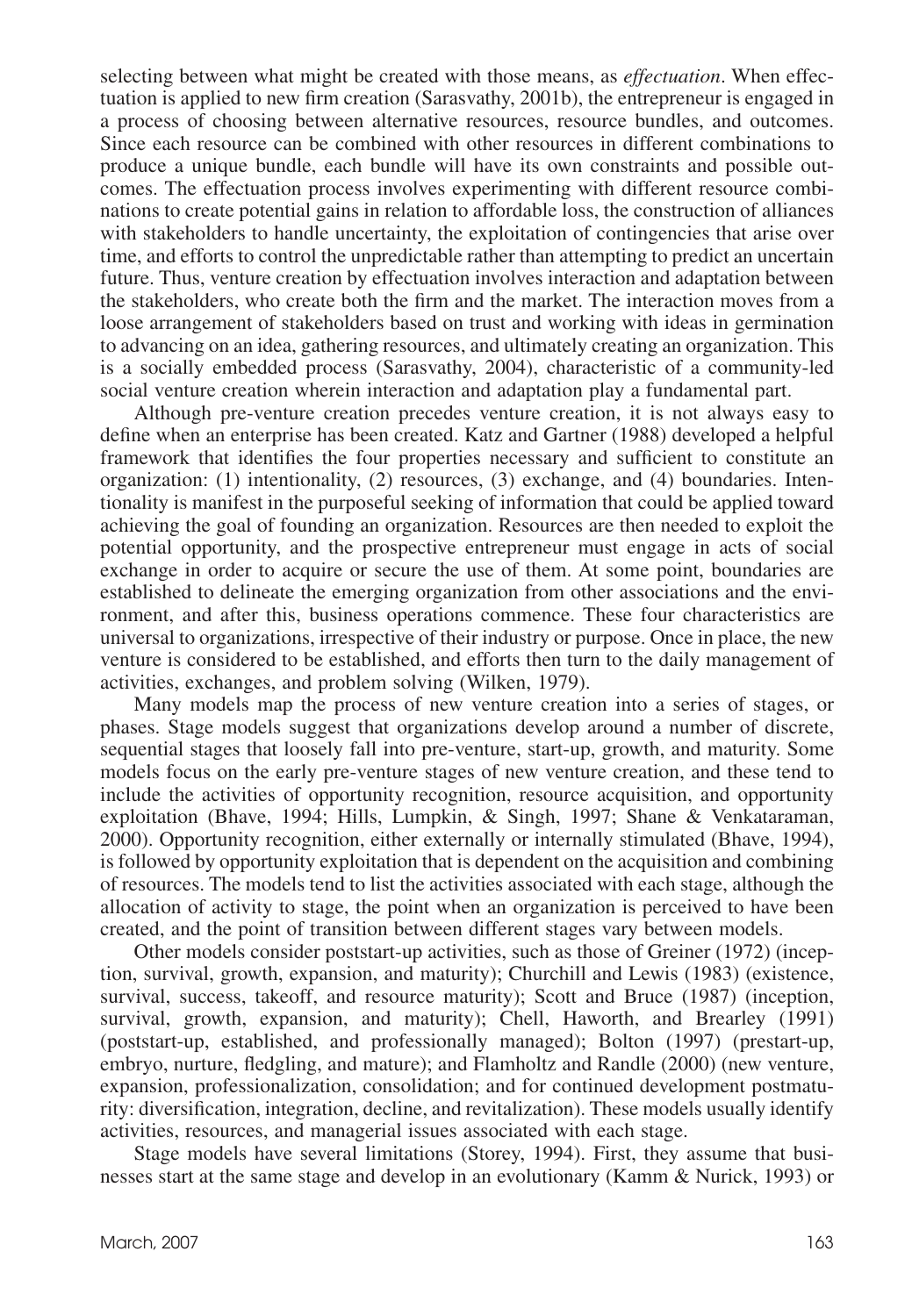sequential manner, even though transition between stages is not automatic (Bhave, 1994) and some may arrest their development before reaching maturity. Second, they assume that management styles naturally develop according to the stages, and again, this is not certain. Third, they assume that movement between stages is triggered by a specific crisis, although in reality the borders between each stage are more likely to be blurred. Although stage models serve a purpose in that they identify the characteristics and activities of the phases of venture creation and development, their descriptive, rather than predictive, nature has led to an alternative approach that considers understanding the factors influencing growth as more useful than identifying the stages of growth (Storey, 1994).

### **Networks and New Venture Creation**

While most models of new venture creation tend to focus on internal activities and operations, the act of creating on organization is socially embedded and does not occur in isolation (Carsrud & Johnson, 1989). The entrepreneur's network of social relations and interactions is central to the entrepreneurial process (Aldrich & Zimmer, 1986; Birley, 1985; Chell & Baines, 2000; Dubini & Aldrich, 1991).

Networks have been found to be important in business development since they provide a context through which the venture gains additional resources (Adler & Kwon, 2002; Bruderl & Preisendorfer, 1998; Carsrud & Johnson, 1989; Granovetter, 1982; Hansen, 1995; Johannisson, Alexanderson, Nowak, & Sanest, 1994; Putnam, 2000; Starr & Macmillan, 1990), knowledge (Brown & Butler, 1993; Floyd & Wooldridge, 1999), information (Birley, 1985; Granovetter, 1982; Smeltzer, Van Hook, & Hutt, 1991), and experience (Thrift, 1996). In the process of venture creation, the totality of a network probably consists of members who vary in their importance to the entrepreneur and organization. Commonly, a subset of network members who can be drawn on for specific needs will emerge (Barnes, 1969; Brown & Butler, 1993; Butler & Hansen, 1991; Granovetter, 1982).

Network activities have been found to vary by the stage of venture creation (Chu, 1996). In the early phase of pre-venture creation, connections with those who share an interest in the purpose of the business and those with experience in creating a business will be sought (Nohria, 1992). Since the knowledge base and skill set of the organization is bounded by the network, more members might be recruited to increase these assets. Network connections have been found to be useful for testing ideas and gaining support (Kamm & Nurick, 1993) and in later stages, the network becomes an important access route to acquire more resources (Carter et al., 1996). The size of the network is likely to reduce (Greve & Salaff, 2003) as the most useful members increase in importance, and it is likely that different networks will be needed (Falemo, 1989) as the entrepreneurial organization takes shape and begins to grow. Their constitution will change (Davidsson  $\&$ Honig, 2003) to bring in the necessary resources, information, skills, and experience. For these reasons, networks should be incorporated as an indigenous element in new venture creation models.

### **Social Ventures**

The majority of research investigating venture creation and networks in the entrepreneurial process has been conducted in the private sector. This is not surprising given the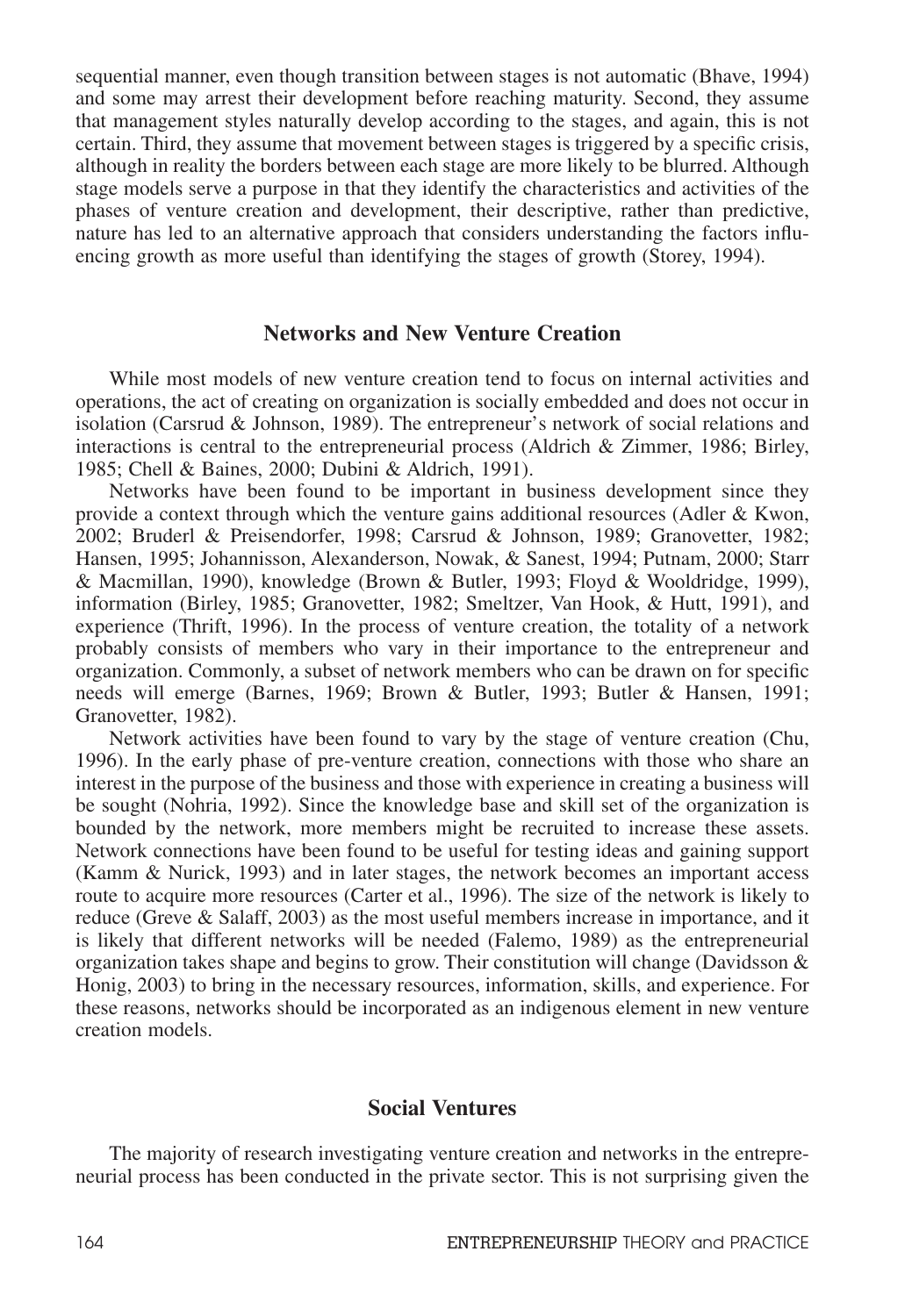relative size and importance of the private sector, as well as the government's interest and support for business start-up and growth. Enterprise is regarded as a crucial determinant of economic growth and development (Drucker, 1985) and, as a wealth producing activity (Ronstadt, 1984), entrepreneurship has a long association with economic gains (Kilby, 1971; Kuratko & Hodgetts, 1995).

Recently, however, U.S. and European interest in the enterprising activity of the nonprofit sector at policy level has increased due to its potential to generate social and/or environmental benefits in addition to economic gain. In the U.K., this has culminated in the establishment of a Social Enterprise Unit at the Department of Trade and Industry, and the publication of a Social Enterprise Strategy (Department of Trade and Industry, 2002). It is also reflected in a small, but growing, amount of academic research into social ventures.

The main purpose of a social venture is not the maximization of profit but the pursuit of economic, social, or environmental goals, or a combination of these, to alleviate social exclusion and unemployment (Organisation for Economic Co-operation and Development, 1999). While some social ventures, such as The Grameen Bank and The Big Issue, are established as for-profit, many are established as nonprofit organizations with charitable status that prevents them from distributing any surplus to those with a controlling interest in the venture. This *nondistribution constraint* is a defining characteristic of the nonprofit organization (Hansmann, 1980): Any surplus generated by the nonprofit social venture must be retained and employed to further the aims of the enterprise. It may be reinvested in the venture for further resource acquisition or organizational development, or distributed as grants to local people or communities. The extent of trading varies between social ventures—some are financially sustainable from trading whereas others rely on a combination of earned income, service delivery contracts, grants, and donations. By using entrepreneurial solutions to achieve social outcomes rather than shareholder profit (Westall, 2001), social ventures play a valuable role in creating a potentially sustainable and socially inclusive economy.

Although social ventures share the social and/or civic orientation of other nonprofit organizations, they differ in terms of their strategy, norms, and values (Dart, 2004). Since they use market-based solutions and businesslike models to pursue commercial and financial sustainability (Mort, Weerawardena, & Carnegie, 2003), they differ from the majority of nonprofit organizations that traditionally rely on philanthropic donations for their income. It is not uncommon, however, for a social venture to start out as a voluntary group, and many operate in conditions of market failure where their nonprofit status enables them to draw on resources that would not be available to for-profit enterprises, such as volunteers and assets received by donation. The distinguishing characteristics of community-led social ventures are their ownership, control, and use of trading surplus (Hayton, 1995). They are owned and controlled by the members of the community where they are based, and any financial surplus is either reinvested in the venture, or used to support other ventures that further enhance community benefit. Table 1 compares for-profit enterprises with nonprofit, social, and community-led ventures.

To illustrate, Emmaus is a worldwide secular movement dedicated to the principle of helping homeless people help themselves. It is structured around the creation of living and working communities that each have their own financially sustainable businesses. Most communities earn money from the collection and resale of donated goods, refurbished and repaired furniture and electrical goods, and recycling projects. After paying their own costs and expenses, the Emmaus philosophy of each community is sustained by using any surplus to help others in need [\(http://www.emmaus.org.uk](http://www.emmaus.org.uk)).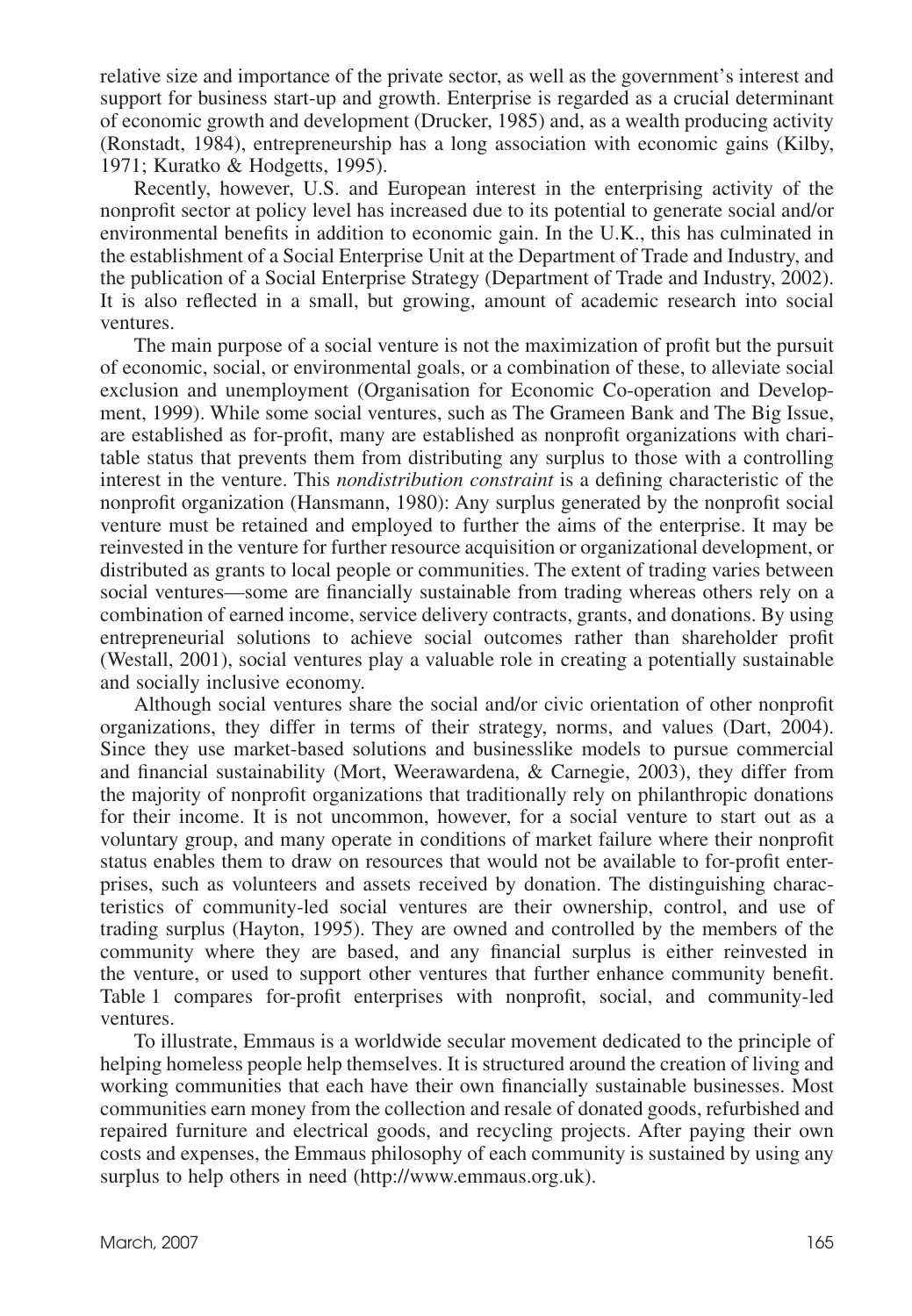| 1. |  |
|----|--|
|    |  |
| ∍  |  |
|    |  |

## Comparison of Entrepreneurial Ventures Comparison of Entrepreneurial Ventures

|                            | venture<br>For-profit                                        | Charitable venture                              | Social venture                                                             | Community-led<br>social venture                                            |
|----------------------------|--------------------------------------------------------------|-------------------------------------------------|----------------------------------------------------------------------------|----------------------------------------------------------------------------|
| Mission                    | Market driven                                                | To pursue charitable purpose                    | Economic, social, and/or environmental                                     | Economic, social, and/or environmental                                     |
| Target market              | Financial surplus<br>Economic value<br>Market demand         | Disadvantaged individuals, community,           | Disadvantaged individuals, community,<br>value                             | Disadvantaged individuals, community,<br>value for the local community     |
|                            | individual benefit                                           | Collective benefits<br>and/or society           | Collective benefits<br>and/or society                                      | Collective benefits<br>and/or society                                      |
| Source of capital          | Commercial debt, equity, venture capital,<br>retained profit | Philanthropy, donations, grants,<br>sponsorship | donations, grants, sponsorship, retained<br>Commercial debt, philanthropy, | donations, grants, sponsorship, retained<br>Commercial debt, philanthropy, |
|                            |                                                              |                                                 | surplus                                                                    | surplus                                                                    |
| Entrepreneurial activities | Trading to generate profit                                   | Individual projects to achieve mission          | Trading to achieve mission and generate<br>surplus                         | achieve mission and generate surplus<br>Community projects and trading to  |
| Human resources            | Employees                                                    | Employees and volunteers                        | Employees and volunteers                                                   | Employees and volunteers                                                   |
| Other resources            | Purchased at market rate                                     | Purchased at market rate, or at below           | Purchases at market rate, or below market                                  | Purchases at market rate, or below market                                  |
|                            |                                                              | market rate, donations                          | rate, donations                                                            | rate, donations                                                            |
| Governance structure       | Owners, executive board                                      | Board of trustees                               | Board of trustees                                                          | Board of trustees, representative of<br>community stakeholders             |
| Accountability             | Board of directors, shareholders                             | Board of trustees, stakeholders                 | Board of trustees, stakeholders                                            | Board of trustees, community                                               |
|                            |                                                              |                                                 |                                                                            | stakeholders                                                               |
|                            |                                                              |                                                 |                                                                            |                                                                            |

Source: Based on Dees (1998) and extended for this article. *Source:* Based on Dees (1998) and extended for this article.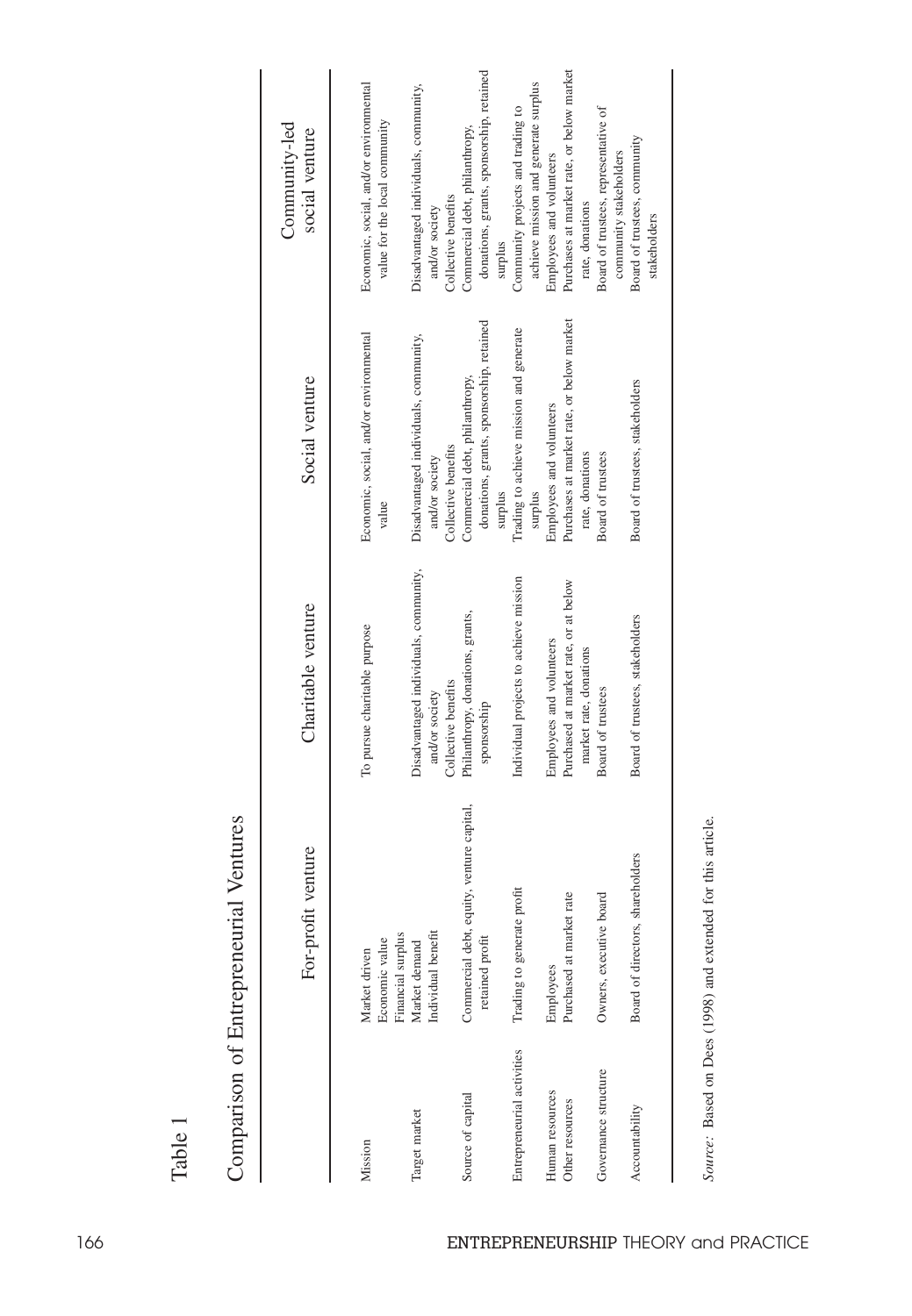In the nonprofit sector, the process of creating a social venture has been described as a distinct sequence of activities (see for example, Birkhölzer, 1999; Clark, 2000; Edwards & Jones, 1976; Flora, Sharp, & Flora, 1997; Milofsky, 1988; Stohr, 1990). Research has presented detailed descriptions of specific contexts wherein community-led social ventures have been created, such as Peredo's (2003) in-depth account of community-led entrepreneurship in three communities in rural Peru. Her study found that the community ventures were context-specific and were created in response to unmet demand, especially for basic social services. This article, however, aims to contribute to the gap in these accounts: the lack of exposition of pre-venture activities and the role of networks in the venture creation process.

### **Methodology**

The research aimed to investigate community-led social venture creation. The study adopted an exploratory perspective and employed a qualitative approach (Bryman, 1988; Patton, 1990). Empirical data were gathered via in-depth interviews from five social ventures with multiple informants, participant observation, and document analysis between 1998–2001. Case studies were used to gain a deep understanding of a complex issue (Yin, 1989) and five were purposively selected in order to be able to conduct cross-case comparisons (Eisenhardt, 1989). The selection principles were that they were community-led, nonprofit, aimed to create employment as well as social or environmental goals, and were committed to exploring income generation. Since the purpose of the research was to study ventures in creation, data were collected at intervals that enabled developments over time to be monitored. This is fundamental to longitudinal research (Kelly & McGrath, 1988), and although there are no definitive time frames, the study is longer than the minimum of 1 year specified by Young, Savola, and Phelps (1991).

To facilitate cross-case comparisons, the social ventures recruited shared a similar environmental context and governance structure. Given the importance of environmental context for community-led entrepreneurship (Peredo, 2003), the study focused on ventures in two administrative regions in northeast Scotland. Region A  $(617 \text{ km}^2)$  had a population of 35,742, with 10 established villages/towns and many scattered farms and settlements. It has suffered a fall in provision of key facilities and is eligible for European Union (EU) structural funding (Objective 2) due to its high dependency on traditional economic sectors. Region B  $(587 \text{ km}^2)$ , adjacent to region A, had a population of 39,160, dispersed across 15 established villages/towns, had also suffered a decline in provision of key facilities, and part of the region also benefits from EU Objective 2 funding.

The author took several months to create network contacts in the study region and to secure the participation of the individuals from the selected ventures. Although initially each of the ventures was little more than an idea in gestation, by the end of the study, each had acquired the defining characteristics of an organization: intentionality, resources, exchange, and boundaries (Katz & Gartner, 1988). Formal data collection began with a first interview of one informant from each social venture. Field notes were taken and interviews were recorded. The interviews were conducted either at the potential premises of the prospective venture or in the home of informants (some ventures did not yet have premises in 1998 and informants were involved with the ventures in their free time). The interview technique used open-ended questions to gather data about the inception of community-led ventures regarding origins, rationale, resource accumulation, strategy and tactics, fundraising, marketing, volunteer involvement, the major problems, critical incidents, and future plans.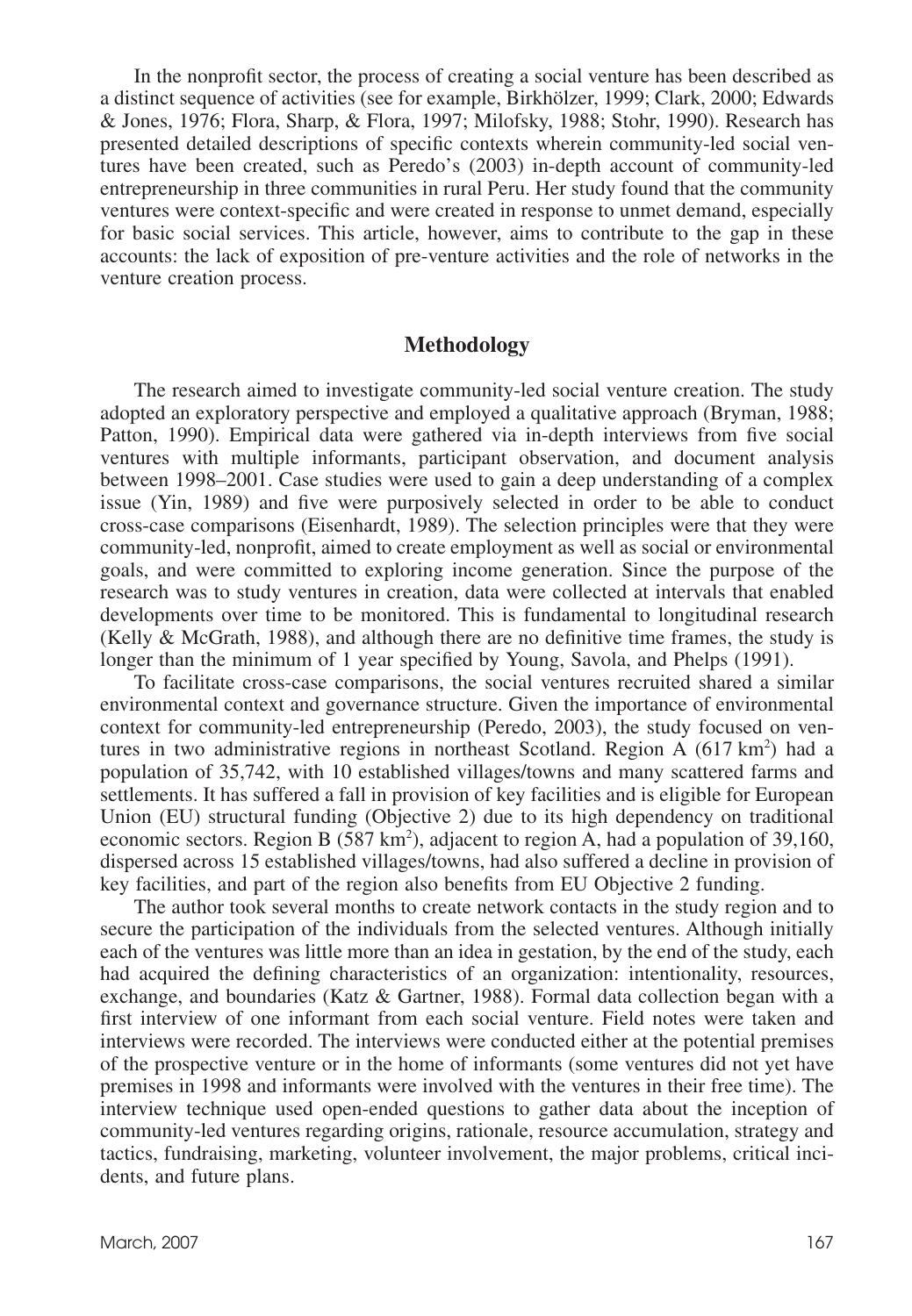After the first interview, the author secured the commitment of informants to the longitudinal study and permission to attend and observe community meetings, to visit the premises of each social venture when these had been acquired, to visit the homes of community members to interview other informants, and to access secondary and electronic data. The multiple data collection methods were used to triangulate the data collected. Triangulation strengthens the persuasiveness of data, enhancing the perceived validity of findings, and is useful for confirming the accuracy of data and corroborating conclusions.

At subsequent interviews, informants were asked to report key events that had taken place in connection with the emerging social venture since the previous interview. Probe questions were used to elicit information about activities, resources, people and connections, incidents, and problems. In this way, the fieldwork offered the author a unique opportunity to observe and record real-time (Aldrich & Baker, 1997) new social venture creation. The significance of this is enhanced by the rarity of longitudinal, qualitative studies of new venture creation in entrepreneurship literature.

### **Data Analysis**

To analyze the empirical data, the technique of grounded theory (Glaser & Strauss, 1968) and the constant comparative method (Silverman, 2000) were used. All interview data were transcribed within 24 hours of collection, and analytical and theoretical memos were noted in the text by the author. The text was then analyzed and broken down into themes, and each of these was highlighted. The highlighted first-order themes were coded and the codes were compared for similarities and differences. Where similarities were identified, the first-order codes were grouped into second-order themes (referred to as categories by Strauss & Corbin, 1998) based on shared properties of first-order themes. The second-order themes were coded and then analyzed and reassembled into the clusters of activities forming the conceptual categories of the model. This process follows the coding principles of grounded theory. In addition, the first- and second-order themes from the first interview were used to structure comparisons with other informant accounts. When a new first- or second-order theme was identified in subsequent data, all previous transcriptions were reviewed for evidence that might have been overlooked.

Participant observation was used to gather direct evidence of the processes and activities involved in creating a new social venture, and was also helpful for developing and sustaining personal contact with the field. Field notes were written before and after periods of participant observation and were analyzed using the technique described previously. Secondary data and electronic data were initially analyzed using a template with coded categories for economic/social/environmental purpose, marketing, networks, stakeholders, and further contacts. After the clusters of activities had been identified from informant interviews and participant observation, the data from secondary sources were reanalyzed and, where applicable, added to the model.

The model developed describes how the new social ventures in the study were created, provides details about the activities involved in the process, identifies critical development points, and is potentially useful for predicting the process of future new social venture creation. The model is a representation of the process, however, belying the complexity that is characteristic of qualitative research and typical of an inductive approach wherein the researcher enters the field with the purpose of understanding the world from the informants' point of view (*verstehen*) (Bogdan & Taylor, 1975).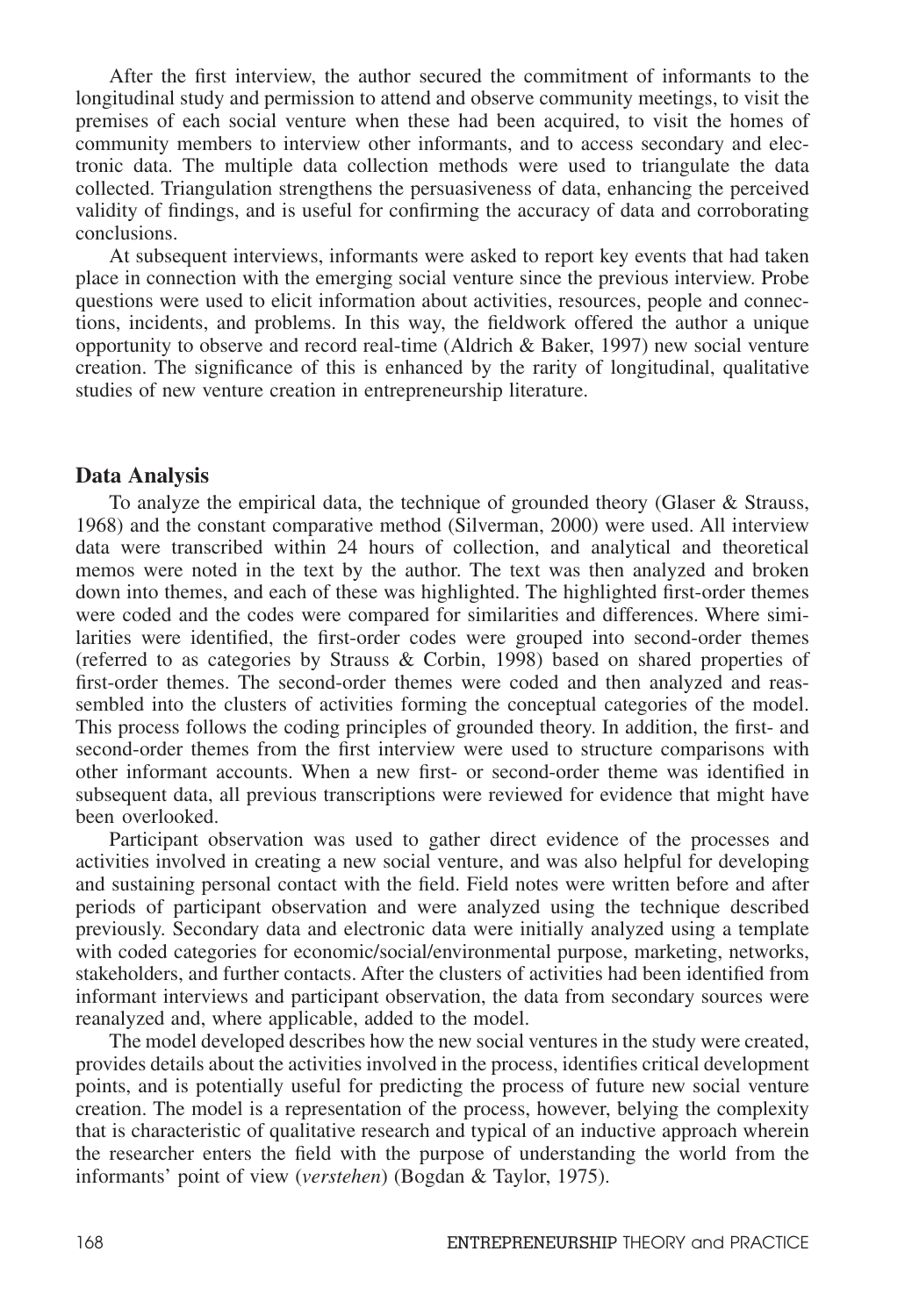The identities of the ventures studied have been concealed and they have been code-named Transport, Marina, Technology, Care, and Tourism.

Transport is a rural community bus venture. It carries fare-paying and subsidized passengers on routes to and from medical, social, and other rural and urban retail venues. The idea for the scheme emerged in 1993, and the venture was formally established in 2001 as a company limited by guarantee with charitable status. Over this period, Transport had grown from a voluntary group to an organization with assets (three buses), three employees, and an income from grants, sponsorship, and fares. By the end of the study period, the venture was working toward but had not achieved financial sustainability.

Marina is a community-owned harbor that had achieved financial sustainability by 2001 through the income from marina fees. While the idea for the venture had long been known to the community, action to create it was initiated in 1998 in response to the availability of funds for repair and refurbishment of the harbor where it is located. By 2001, the venture had been established as a company limited by guarantee with permanent employment for 1.5 individuals. Technology is a publishing and information communication and technology (ICT) training project. It was created to deliver low-cost computer training to increase the employment prospects and reduce the social exclusion of local people. In the early period of pre-venture creation, the project group was given a large amount of ICT equipment by the local authority that was installed in a building in a central location. It was used to establish a local information service (community web) and deliver training courses for which clients (individuals and commercial businesses) paid. The revenue from this was used to pay the running costs of the venture, to employ an ICT trainer and graphics specialist, and to purchase additional equipment. Although during the period of the study, the venture had strived to achieve financial sustainability, by 2001 it had reverted to being managed and run by volunteers.

Care is a multiproject venture located in a building acquired at below market price from the local authority in 1999. Its main activity and source of income is the provision of social care to disabled young people from the locality, specified in a series of long-term service delivery contracts. By 2001, Care had secured additional funding to modernize its premises, established a horticultural center, opened an arts and crafts business incubator, and started discussions with investors interested in establishing a community-owned wind farm in the village. The enterprise has created permanent full- and part-time employment opportunities locally and is financially sustainable from its own income.

Finally, Tourism is a multiproject venture capitalizing on the natural and historic assets of its locality to generate interest and attract tourists to the region. Although various *ad hoc* and unrelated events had been staged in the locality, by the late 1990s, volunteers had established a formal group to coordinate these activities. During the study period, Tourism had gained substantial funding to employ researchers and consultants, and it generated revenue from social and community festivals and events, and the sale of information and memorabilia. By 2001, however, it was still some way from establishing the planned for-profit residential and study center.

### **Results**

The model of community-led social venture creation was constructed from the empirical data of five case studies. Activities have been clustered into six groups with two support networks—formal and tailor-made. (See Table 2.) Although progression through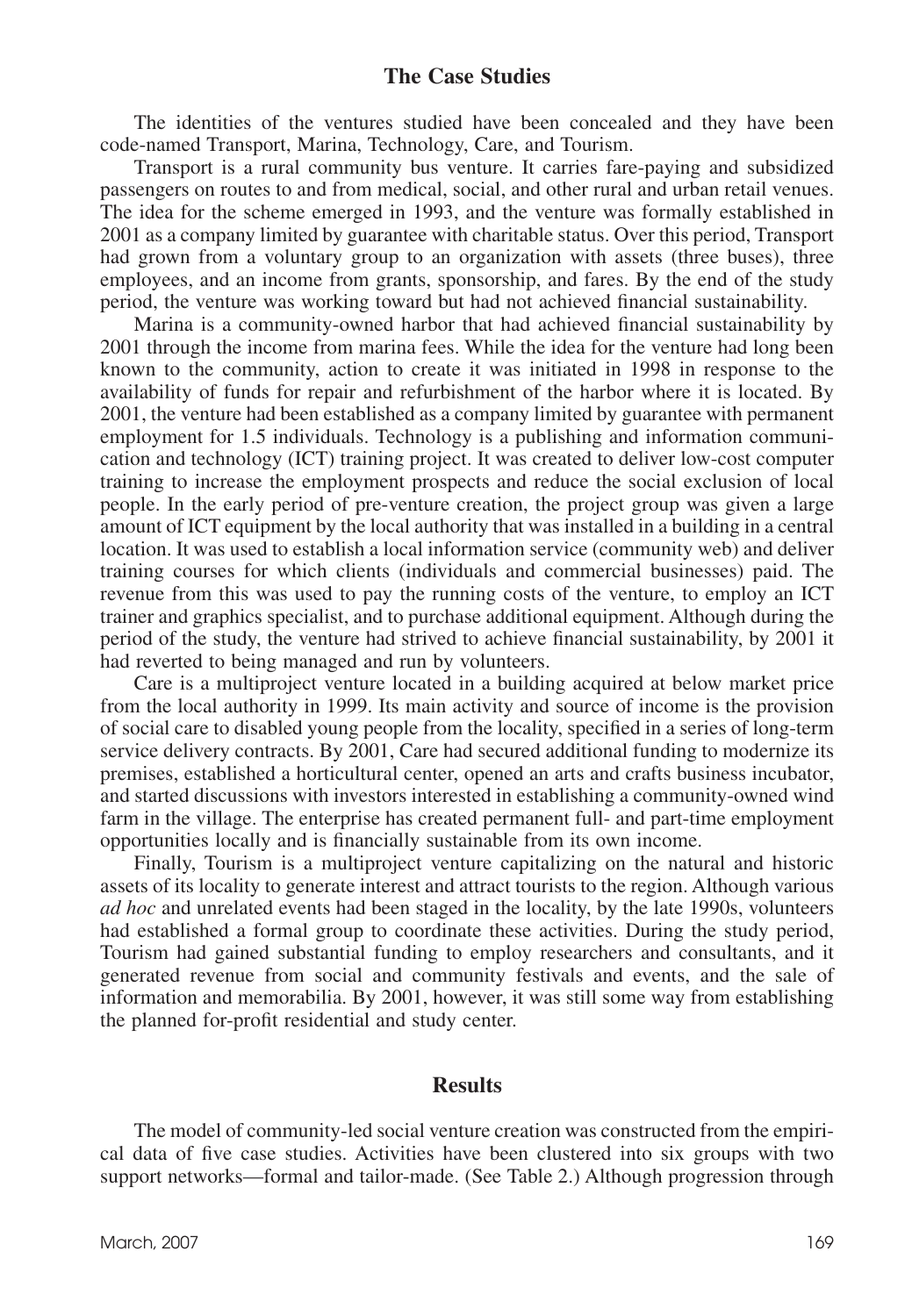|--|--|

| <b>Community-Led Social Venture Creation</b> |  |  |  |  |
|----------------------------------------------|--|--|--|--|
|----------------------------------------------|--|--|--|--|

| Stage                      | Activities                                                                                                                                                                                                                                                                                                                                                                                                                                                                                                                                      | <b>Networks</b>                                                                                                                                                                                                                                                                                                                              |
|----------------------------|-------------------------------------------------------------------------------------------------------------------------------------------------------------------------------------------------------------------------------------------------------------------------------------------------------------------------------------------------------------------------------------------------------------------------------------------------------------------------------------------------------------------------------------------------|----------------------------------------------------------------------------------------------------------------------------------------------------------------------------------------------------------------------------------------------------------------------------------------------------------------------------------------------|
| Opportunity identification | Recognition of a <i>felt need</i> within a<br>community/society—one, or more, person(s)<br>perceives that a need/opportunity exists. This might<br>arise from internal and/or external sources: personal<br>experience, local knowledge, formal analysis,<br>stakeholder suggestions, action from local people,<br>intervention by local authority.                                                                                                                                                                                             | Formal network, e.g., organizations with economic<br>development responsibilities: central government,<br>local authority, and community development<br>workers in other communities.<br>Tailor-made support network—created by those<br>involved in individual community enterprises to<br>meet their particular needs. Some members of the |
| Idea articulation          | The idea is verbalized and people begin to talk about<br>it informally. Alternative ways of developing the<br>idea to benefit the community/society are discussed.<br>Tacit knowledge is drawn on to focus ideas. The<br>threads of a network begin to take shape as ideas<br>are discussed with others, e.g., community<br>development workers, business advisers.                                                                                                                                                                             | formal network will be discarded.                                                                                                                                                                                                                                                                                                            |
| Idea ownership             | A group takes ownership of the idea, actively sharing<br>information. Formal meetings begin to take place. A<br>decision is made to act together as a community<br>group (intentionality). The vision/purpose/mission<br>of the social venture is determined. The first<br>documents of the venture are created, e.g., minutes<br>of meetings. Bank account opened.                                                                                                                                                                             |                                                                                                                                                                                                                                                                                                                                              |
| Stakeholder mobilization   | Gathering of human, physical, financial, and<br>technological <i>resources</i> . People and organizations<br>are mobilized. A tailor-made network takes shape as<br>some network members exit and others expand their<br>greater role. Commercial ideas are formally<br>evaluated. Additional documentation created, e.g.,<br>a feasibility study.                                                                                                                                                                                              |                                                                                                                                                                                                                                                                                                                                              |
| Opportunity exploitation   | The venture is created as a legally identifiable<br>enterprise ( <i>boundaries</i> ) and begins business<br>activities. Contracts are arranged with providers of<br>resources (exchange). Decisions on responsibilities<br>and allocation of tasks are made. Any training<br>necessary to turn the idea into practice is organized<br>and implemented. Professionalization of roles,<br>responsibilities, structures, procedures and<br>management. Control and accountability measures<br>are established. Venture financing arranged: sources |                                                                                                                                                                                                                                                                                                                                              |
| Stakeholder reflection     | of finance identified, approached and secured.<br>Collection of performance indicators, outcomes<br>evaluated, and feedback to stakeholders through<br>multiple media. Strategic decisions made<br>concerning future direction of venture. At the end<br>of venture—recycling and redeployment of any<br>residual resources.                                                                                                                                                                                                                    |                                                                                                                                                                                                                                                                                                                                              |

these stages is not prescriptively sequential and the time spent in each stage varied, the general sequence of events and activities predicts a forward, stage-like process. The five social ventures are presented in the model framework in Table 3 and are described in the next section. Table 4 is a supplement to Table 3, and presents information about the two support networks for each social venture. The model identifies the stages in the process of nonprofit social venture creation from prestart-up to maturity, and expands on pre-venture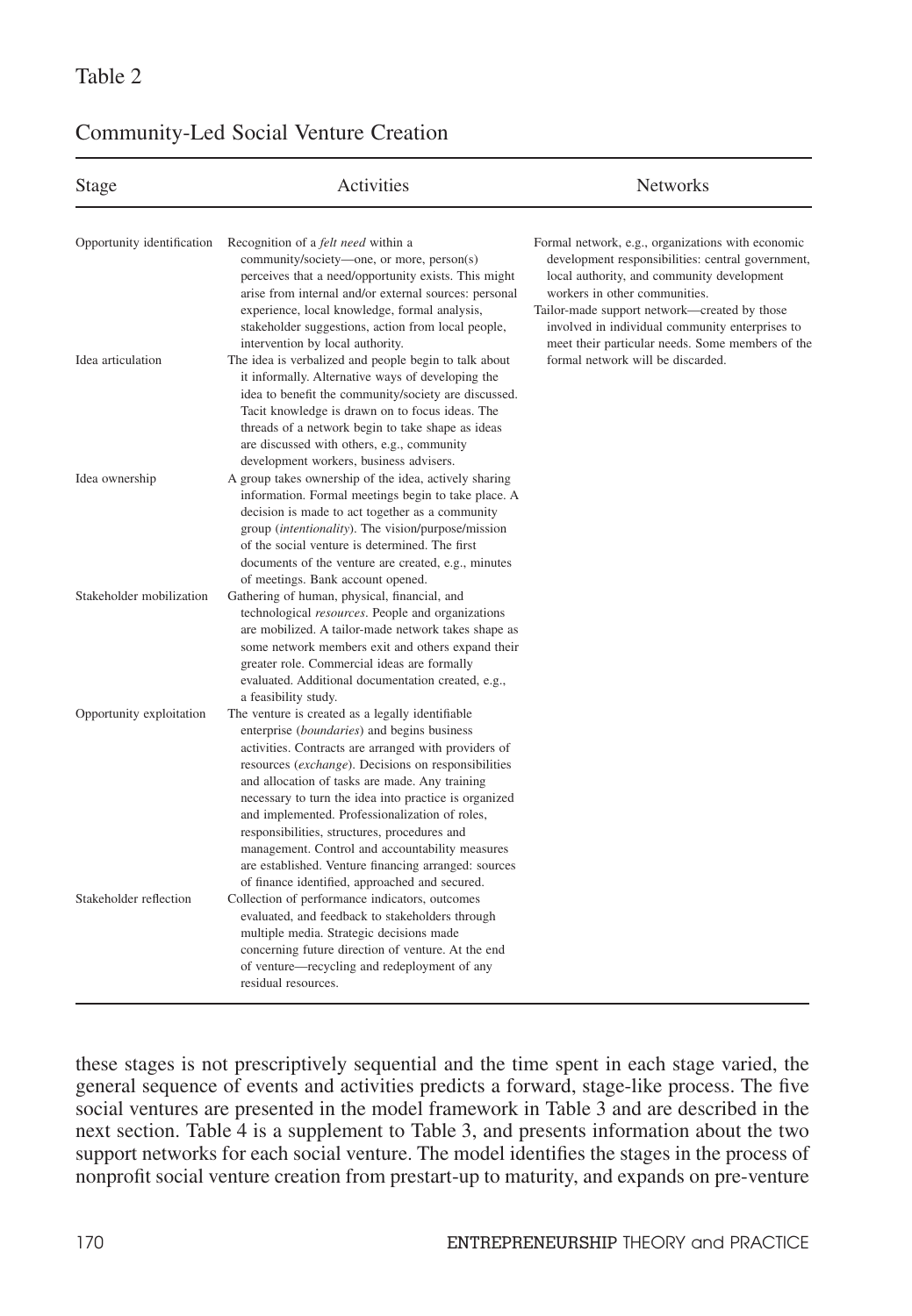| ٢  |  |
|----|--|
| 1. |  |
| ீ  |  |
| ľ  |  |
|    |  |

# New Social Venture Creation: Evidence from Five Case Studies New Social Venture Creation: Evidence from Five Case Studies

|                                     | Transport venture                                                                                                                                                                                                                                                                                       | Marina venture                                                                                                                                                                                                                                                                        | Technology venture                                                                                                                                                                                                                                                                                                                                                                 | Care venture                                                                                                                                                                                                                                                                                                 | Tourism venture                                                                                                                                                                                                                               |
|-------------------------------------|---------------------------------------------------------------------------------------------------------------------------------------------------------------------------------------------------------------------------------------------------------------------------------------------------------|---------------------------------------------------------------------------------------------------------------------------------------------------------------------------------------------------------------------------------------------------------------------------------------|------------------------------------------------------------------------------------------------------------------------------------------------------------------------------------------------------------------------------------------------------------------------------------------------------------------------------------------------------------------------------------|--------------------------------------------------------------------------------------------------------------------------------------------------------------------------------------------------------------------------------------------------------------------------------------------------------------|-----------------------------------------------------------------------------------------------------------------------------------------------------------------------------------------------------------------------------------------------|
| Opportunity recognition             | Demand for transport                                                                                                                                                                                                                                                                                    | Business potential of community<br>owned harbor; tourist area                                                                                                                                                                                                                         | community; demand for ICT<br>Donation of ICT equipment to<br>training                                                                                                                                                                                                                                                                                                              | local community; demand for social<br>Social care provision withdrawn from                                                                                                                                                                                                                                   | physical asset realized; tourist area<br>Business potential of locally owned                                                                                                                                                                  |
| Idea articulation<br>Idea ownership | to meet regularly to further develop<br>the idea. Notice of meetings posted<br>agrees<br>in village. Minutes of meetings<br>Community group created and<br>Community transport scheme<br>recorded.                                                                                                      | to meet regularly to further develop<br>the idea. Notice of meetings posted<br>Community group created and agrees<br>in village. Minutes of meetings<br>Commercial marina<br>recorded                                                                                                 | the idea. Notice of meetings posted.<br>to meet regularly to further develop<br>Community group created and agrees<br>CT training and web site services<br>Minutes of meetings recorded                                                                                                                                                                                            | to meet regularly to further develop<br>the idea. Notice of meetings posted<br>Community group created and agrees<br>Community-owned care services<br>Minutes of meetings recorded.                                                                                                                          | to meet regularly to further develop<br>the idea. Notice of meetings posted<br>Community group created and agrees<br>Minutes of meetings recorded.<br>Tourist and education center                                                            |
| Stakeholder mobilization            | prepared. Employee/consultant hired<br>account opened. Feasibility study<br>to prepare feasibility study. Bank<br>Community group meetings. Bank<br>account opened.                                                                                                                                     | created to develop the idea. Business<br>Working sub group of Harbor Board<br>plan created by sub group. Bank<br>account opened.                                                                                                                                                      | additional ICT equipment identified.<br>clients identified and approached.<br>Group meetings. Potential business<br>Sources of funds to purchase<br>Bank account opened.                                                                                                                                                                                                           | account opened. Results of study are<br>conduct a feasibility study. Bank<br>Group meetings. Funds raised to<br>positive                                                                                                                                                                                     | conduct a feasibility study. Bank<br>Group meetings. Funds raised to<br>account opened                                                                                                                                                        |
| Opportunity exploitation            | Funds raised from grants. Contracts<br>exchanged with suppliers. Buses<br>company limited by guarantee.<br>Income generated from fares and<br>purchased. Employees hired.<br>Publicity leaflets printed and<br>distributed to potential users.<br>Transport venture created as a<br>service agreements. | distributed. Publicity leaflets printed<br>Funds raised from grants to create<br>Income generated from marina fees.<br>the marina. Contracts exchanged<br>Marina Venture created as a Trust.<br>with suppliers. Employee hired.<br>Publicity leaflets printed and<br>and distributed. | Publicity via community newsletter.<br>Income generated from tuition fees<br>limited by guarantee. Funds raised<br>Technology Venture established as a<br>community-led voluntary group,<br>community and business clients.<br>business clients. Subsidized ICT<br>pro-rata to deliver contracts to<br>from grants. Employee hired<br>training delivered to local<br>ICT services. | Publicity via community newsletter.<br>Contracts exchanged with suppliers,<br>Employee hired to manage project<br>strategy developed and implanted.<br>architects. Future strategic plans<br>development. Roles allocated to<br>group members. Fund raising<br>Care Venture created as a Trust.<br>developed | other local groups. Publicity leaflets<br>from grants. Presentations made to<br>limited by guarantee. Funds raised<br>community-led voluntary group,<br>Tourism Venture established as a<br>printed and distributed. Visitor<br>center opened |
| Stakeholder reflection              | stakeholders at local meetings, and<br>via community newsletter. Plans<br>made to raise funds to purchase<br>second bus and build garaging.<br>Feedback to community and                                                                                                                                | community newsletter. Plans made<br>expansion of marina and facilities.<br>stakeholders, Harbor Board and<br>community meetings, website,<br>to expand, to reinvest funds in<br>Feedback to community and                                                                             | meetings and website. Plans made to<br>community newsletter, community<br>raise funds to purchase additional<br>Feedback to community via<br>ICT equipment.                                                                                                                                                                                                                        | Service contracts agreed with local<br>community newsletter, community<br>planned in association with Care<br>meetings, press, and website.<br>authority. Business incubator<br>Feedback to community via<br>Enterprise                                                                                      | association with Tourism Enterprise.<br>community newsletter, community<br>Business plan prepared to build<br>meetings, press, and website.<br>residential study center in<br>Feedback to community via                                       |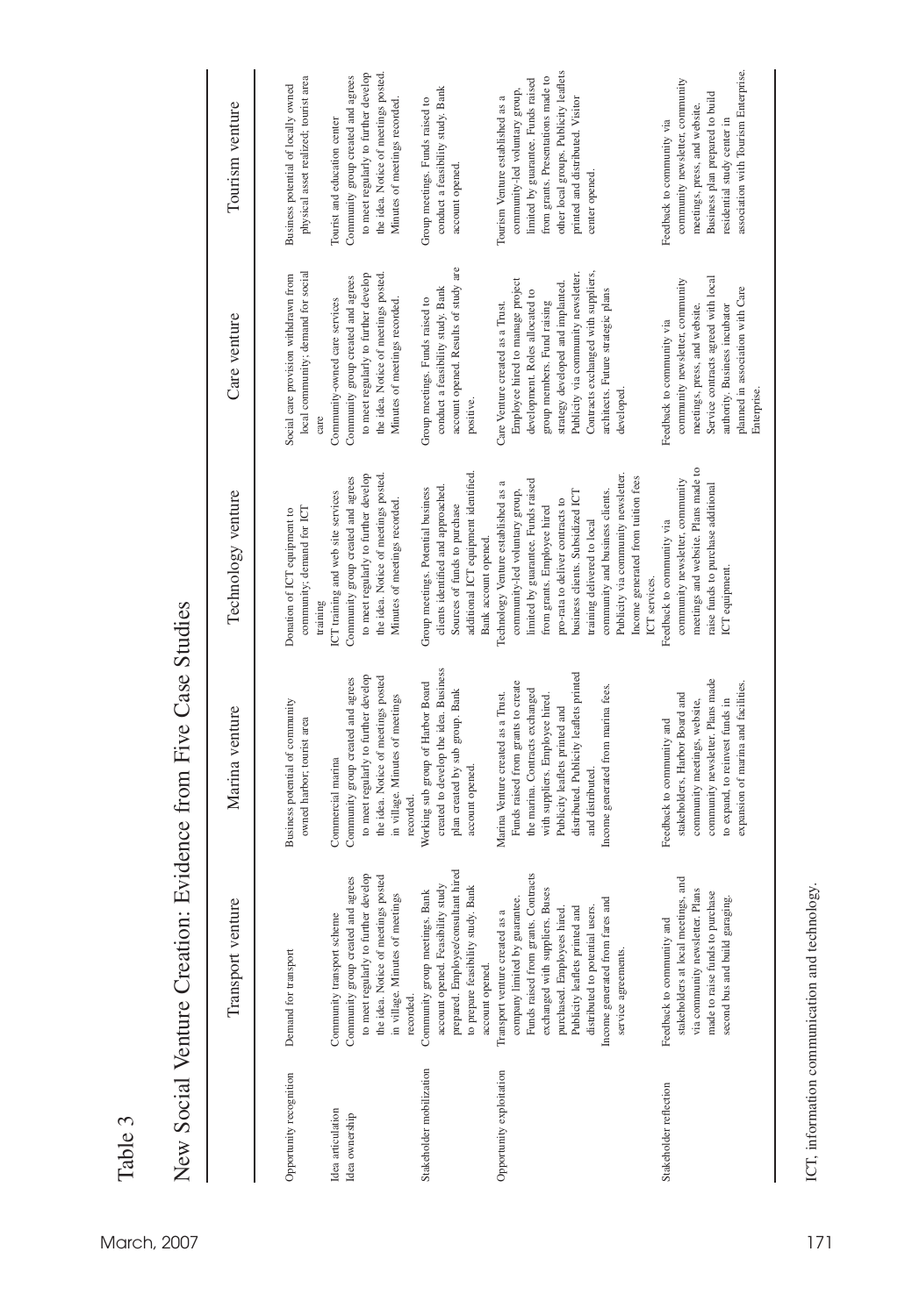Table 4

### Networks and Social Venture Creation Networks and Social Venture Creation

|                             | Transport venture                                                                                                                                                                                                                                                                 | Marina venture                                                                                                                                                                                        | Technology venture                                                                                                                                       | Care venture                                                                                                                                                                                                    | Tourism venture                                                                                    |
|-----------------------------|-----------------------------------------------------------------------------------------------------------------------------------------------------------------------------------------------------------------------------------------------------------------------------------|-------------------------------------------------------------------------------------------------------------------------------------------------------------------------------------------------------|----------------------------------------------------------------------------------------------------------------------------------------------------------|-----------------------------------------------------------------------------------------------------------------------------------------------------------------------------------------------------------------|----------------------------------------------------------------------------------------------------|
| Formal support network      | rural transport initiative, local<br>authority, central government,<br>Local authority, regional<br>enterprise company.                                                                                                                                                           | parliament, media, community<br>Union, member of Scottish<br>development employees.<br>Local authority, European                                                                                      | Local authority, local enterprise<br>initiative, local enterprise<br>company.                                                                            | council, member of Scottish<br>Local authority, community<br>parliament.                                                                                                                                        | Local authority, local community<br>development officer.                                           |
| Tailor-made support network | neighboring community bus<br>transport initiative, member<br>strategic partnership, rural<br>Local community economic<br>development group, local<br>association, members of<br>venture, national lottery,<br>of Scottish parliament,<br>community transport<br>community groups. | officer, European Union, local<br>Local community development<br>local landowner, employees<br>tourist board, harbor board,<br>strategic partnership, local<br>at harbor in neighboring<br>community. | partnership, further education<br>Local authority, local strategic<br>company, other community<br>groups, local businesses.<br>college, local enterprise | Local community development<br>potential sources of funds,<br>Scottish parliament, local<br>landowner, advisors from<br>partnership, member of<br>press, other community<br>officer, local strategic<br>groups. | partnership, other community<br>Local community development<br>officer, local strategic<br>groups. |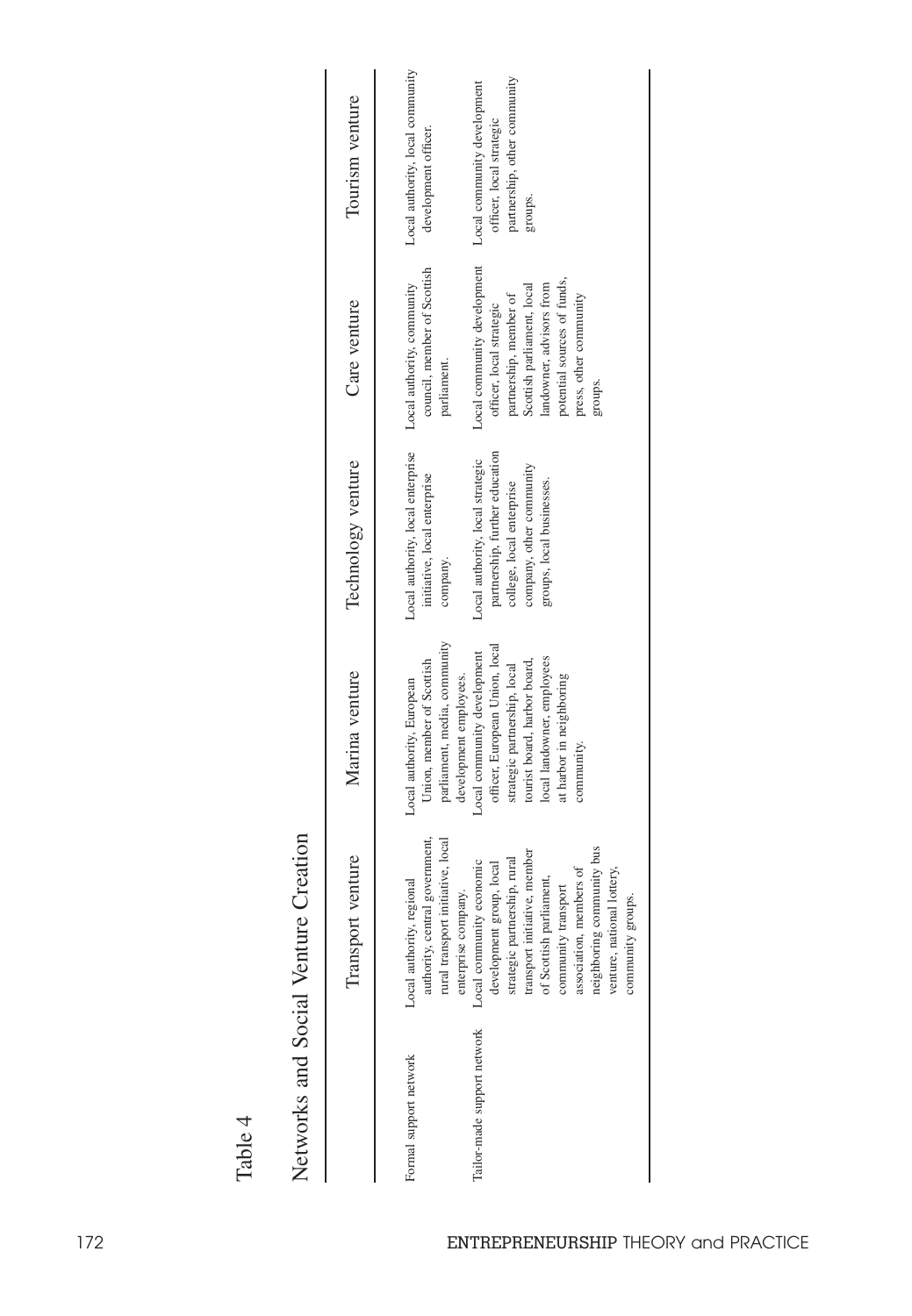creation where the formative actions tend to be volunteer-led and hidden from view, or invisible (Bhave, 1994).

### **Opportunity Identification**

Initially, a potential opportunity for a venture is recognized within a community. It may be stimulated internally or externally, or both. Internal stimulation occurs when one or more persons, either acting individually or in association with others, perceive that there are unmet needs within their community. This may arise from personal experience, tacit knowledge, intuition, environmental forces, societal changes, or market failure. The potential demand for Transport, for example, was recognized by two local people in response to the lack of public transport in the area. The opportunity for Care was identified by local people in response to dissatisfaction with the existing provision of social care services that were perceived to be too distant, geographically, for local people. "The local people have seen that there is tremendous potential for the development of the building into something that is good for the community" (Care informant), and, "it has always been known that people wanted to come to the area and learn about the culture and history, so we thought we could do it" (Tourism informant).

External stimulation refers to the identification of an unmet need by an external agency, such as a local authority. The opportunity is then brought to the attention of the community either directly by appointing/informing economic development employees for the locality, or indirectly, by putting in place resources that could be employed to fill the unmet need. In Technology, ICT resources were given to each community simply by delivering them to a local community resource center. For Transport and Marina, information about the availability of financial resources (from the EU and government) was promoted by economic development employees. Although there are several ways in which opportunity recognition may be prompted, for the social venture to be created, the felt need must be acknowledged and owned by one or more persons from the community, and action initiated by community members. "We thought, if the harbor dies, the village will be the next thing" and, "the only opportunity we could see was the market for the leisure business" (Marina informant).

### **Idea Articulation**

Over time, daily social exchanges between members of a community create opportunities for those individuals with ideas about how to address local needs to talk and share their motivation to act to help the community. Alternative business ideas to satisfy the felt need may be articulated, debated, and discussed in village environs, workplaces, homes, sport and leisure venues, and local shops, hotels, and markets. These interactions may be explained by a combination of serendipity and the strong social ties found in rural communities. Transport and Technology informants referred to discussions in a community center about how to establish their ventures while for Tourism, the initial conversations were held at social events and then in their homes. Care's discussions arose due to the closure of a local social care facility and informal social exchanges were held at the former premises and a local hotel. "We just sat around the table and said 'how can we get money into the harbor?'" (Marina informant).

The period of pre-venture discussions may last for months or even years before a recognizable group of people with mutual interest in a core problem, idea, opportunity, or possible solution begins to coalesce. "We're building on ideas from 100 years ago" (Tourism informant).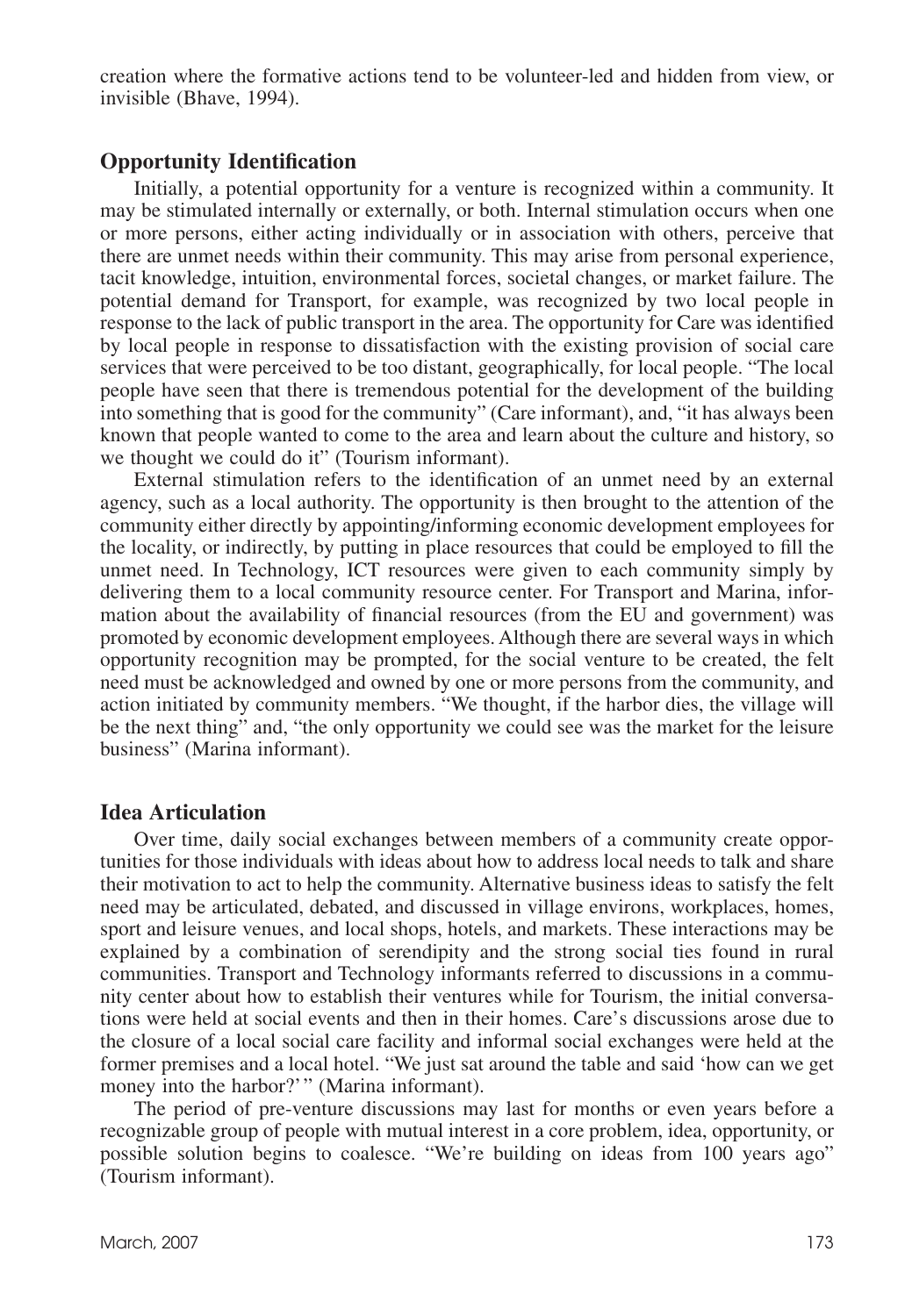This leads to more formal arrangements, such as specific meetings to bring interested parties together. The first formal meeting of the group signals the roots of idea ownership and establishes the identity of the nascent venture. The foundations of a boundary are created, although this is both open and permeable to new members. The first meeting also signals an intention to act and is the starting point for resource acquisition. In this study, the first formal meetings were held in the evening in either a home (Tourism), community center (Transport, Technology, Care), or at the proposed premises (Marina). "This is an area that needs development, there's lots of people with ideas and they just need help to turn them into something that is going to be good for them, and for us" (local authority employee).

### **Idea Ownership**

One of the first resources for the germinal venture is knowledge. Initially, existing knowledge in the group is pooled, then knowledge gaps and information needs are identified, potential sources of information and network contacts are noted, and the task of consulting them is negotiated and allocated to group members. The level of knowledge in the nascent venture is therefore bounded by the limitations of the members of the group. "The local people got together, and said 'let's form ourselves into a group.' We will raise the money to renovate the building, but then we keep it and do what we want" (Care informant). "It's all about developing the links with other groups and organizations" (local authority employee).

The case study ventures all consulted formal sources of information after those at the first group meeting became the first formal network members of each venture: the local authority, business advice center, enterprise agency, economic development organization, and local parliamentary representative. Information sources were consulted to expand the network further by introducing more contacts. During the process of information gathering and networking, through interpersonal exchanges, informal sources of information were also drawn into the network. "At the start, you're working with, helping, the volunteers, uplifting from below but then the language shifts and they talk about 'what we want to do'—they are making the decisions" (community development employee, Region A) and, "the people who live here need services, and they also need jobs, but they have got to do this themselves" (local authority employee).

### **Stakeholder Mobilization**

Over time, a pattern of regular meetings between members emerges: some ideas and suggestions are eliminated, and the nascent social venture coalesces around a favored solution that can be turned into a business proposition. Tourism, for example, initially wanted to create a residential study center, though projected lack of commercial viability led to postponing this until the market had been tested with the establishment of a nonresidential information and study center.

Eventually, the pre-venture group gathers sufficient momentum to establish a formal group that takes formal ownership of the idea and organizes itself into a recognizable social venture with its own name and defined purpose. Although the boundaries of the group are still permeable, in this study the level of commitment from members of the group could be seen by others in the community and, to them, the permeability of the venture's boundary appeared to reduce. "The first meeting was an open meeting, to try and get volunteers involved," and, "you needed a core group to be prepared to come in at least once a week, and to do an awful lot at home as well" (Technology informant).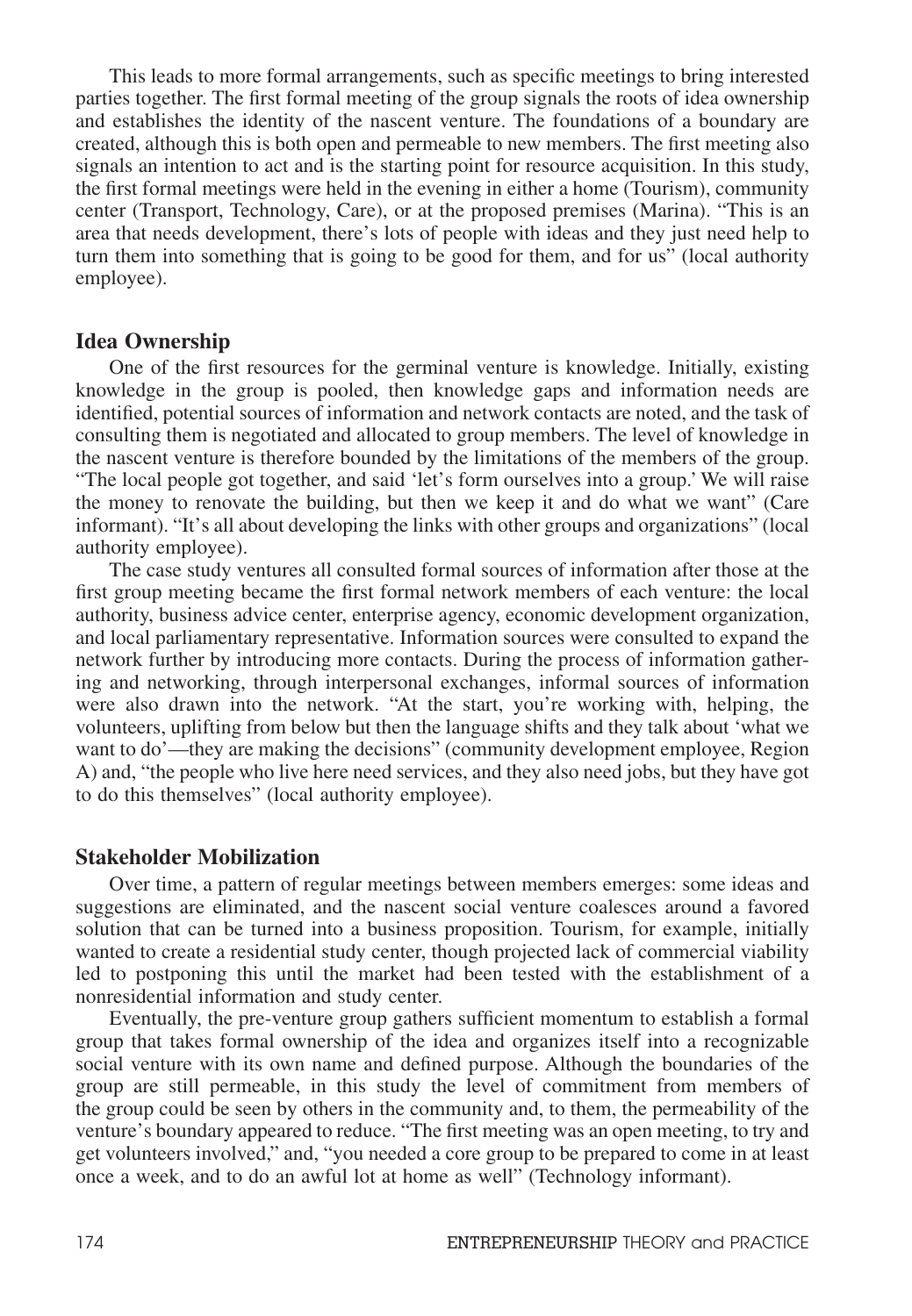At this stage, a realistic assessment of the true business potential and market feasibility of the proposed social venture is needed: a feasibility study or business plan is commissioned or prepared by the group. In common with for-profit entrepreneurship, the preparation of a feasibility study or business plan is a critical incident in new venture creation. If specialist help is needed to construct an objective and realistic forecast for the proposed social venture, funds may be required to pay for this. As the members do not invest their own funds in the venture, this will incur fundraising activity. "The whole project had to be costed and we had to raise the money to get it going" and, "all the business principles apply, even though we are not making a profit" (Transport informant).

The nascent social venture reaches another critical incident at this point since a bank account is needed for the receipt of financial resources and alternative legal structures need to be evaluated. If the group decides to continue with its plans, it progresses to the stakeholder mobilization stage, wherein a name and identity are created, a memorandum of agreement is made, and a bank account is opened. Those members of the formal network who have not proved their worth in terms of contributing resources are discarded. More frequent interactions help to build stronger relationships with those who remain and become members of the tailor-made network. The network filter operates to refine the network to members that are useful in terms of contributing to the furthering of the organization's purpose. The tailor-made network is also extended to include other individuals and organizations that each contribute something of value to the social venture, such as resources, knowledge, information, or expertise. "It is incredible, the skills people have, and what they can bring" (Care informant).

### **Opportunity Exploitation**

In the event that the business case can be successfully made for the new venture, members of the emergent enterprise must decide whether to put the plans into action or not. If in favor, a specified legal format, a business constitution, and a governance structure will be needed. The new, identifiable organization can then take ownership of the resources garnered to start business operations and the formalization of roles, responsibilities and tasks will be negotiated (Care appointed a full time Chief Executive and allocated publicity and fund raising to specific individuals, Marina employed a permanent manager, and Technology appointed a part time trainer and web designer). "Once they have their own money, they are on the frontline" (community development employee).

Accountability measures and procedures are established—these are especially important for reporting to the community stakeholders who are involved with the venture, either as providers or consumers. The group makes plans to raise finance from different sources, to generate income, and to grow the business through asset acquisition and commercial trading (Marina sought expert help to apply for funds to renovate the harbor and Care entered into discussions with the owners of an asset to acquire it at below market price that lasted for more than 2 years). Once the arrangements are in place, the new venture moves on to implementation of its plans and delivering its combination of social, economic, or environmental outcomes. "The whole project took between 12 to 18 months to get going" (Marina informant) and, "We invite people along to all our meetings, so that we can use them, use their expertise, and we can keep them abreast of what we are trying to do" (Care informant).

### **Stakeholder Reflection**

Once established and running as a social venture, the community-led governance structure imposes a duty to report to stakeholders, providing them with the opportunity to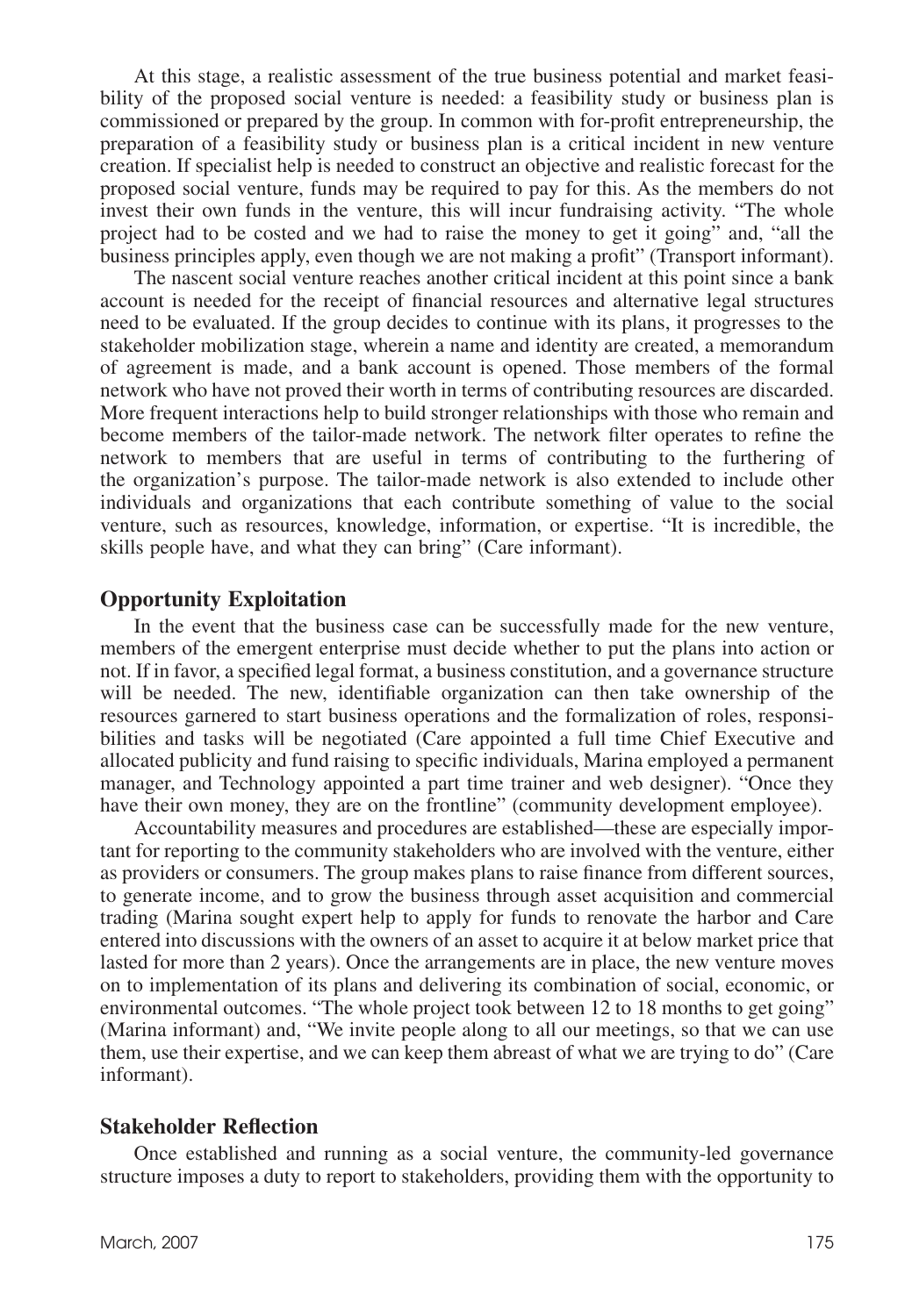evaluate the performance of the social venture. Information is given directly and indirectly. For example, Care holds an open meeting for its trustees and members every month, Marina reports back to the Harbor Board every month, whereas Tourism, Transport, and Technology hold open meetings less regularly. Care and Marina publish their achievements on their own website and Tourism, Transport, and Technology present a summary of their progress in a monthly newsletter delivered to every home in the locality. Stakeholder reflection informs the future development of the venture that is then reported back in a continuous cycle of cooperation and adaptation. "We are working for the community, not for ourselves." And, "it is a success when everyone is committed" (Transport informant). "We keep our website up to date with what is happening, to keep everyone involved" (Tourism informant).

### **Insights into New Venture Creation**

The empirical case studies presented in Table 2 illustrate the activities and critical incidents in each stage of the model for each case study. The data offer useful insights into the process of nonprofit social venture creation and the structure of entrepreneurial networks. It is evident that in each social venture, the initial opportunity was recognized by a combination of internal and external stimuli. Economic development agencies can therefore play an active role in community regeneration by sensitively suggesting and promoting enterprise development ideas. In order for the venture to be created, however, an identifiable group must coalesce around a potentially viable business opportunity.

Although the idea for the venture may be promoted from outside the community, the plunge decision (Sarasvathy, 2004) must be made by members of the community. It is likely to be made when the enterprise is controlled and managed by volunteers and relationships are based on trust. The importance of trust in early commitments and agreements supports the notion that community-led regeneration through social venture creation is an embedded process. This was also found by Peredo (2003) who noted that the ideas for community-led social ventures are embedded in the community and then adapted to the creation of business opportunities.

The model proposed in this article explicitly identifies the pre-venture activities of informally—and then with increasingly formality—generating and sharing alternative ideas for action between community stakeholders. The process is one of filtering competing ideas into one idea that gains the most support. This is very like the process of effectuation described by Sarasvathy (2004), wherein an entrepreneurial idea is shaped by choosing between different means to create desired outcomes. It is also similar to the process of advancing from an initial vision into an elaborated vision where an idea is evaluated and refined to a level where anticipated problems are overcome and potential benefits maximized (Low & McMullan, 1984). The process of creating a nonprofit social venture may appear similar to that of creating a for-profit venture although the distinctive features of nonprofit venture creation are the use of resources not available to for-profit ventures, the longer time scale, and the greater number of stakeholders involved in the process. In addition, if the social ventures in this research failed, they would not incur financial loss for the stakeholders, whereas this is unlikely to be the case in for-profit entrepreneurship.

Idea ownership precedes the construction of a resource base that is initially performed via networks. Stakeholder engagement and support is created and maintained via stakeholder consultation and direct and indirect feedback about achievements. This is essential to ensure that the continued effort of community members is sustained so that the venture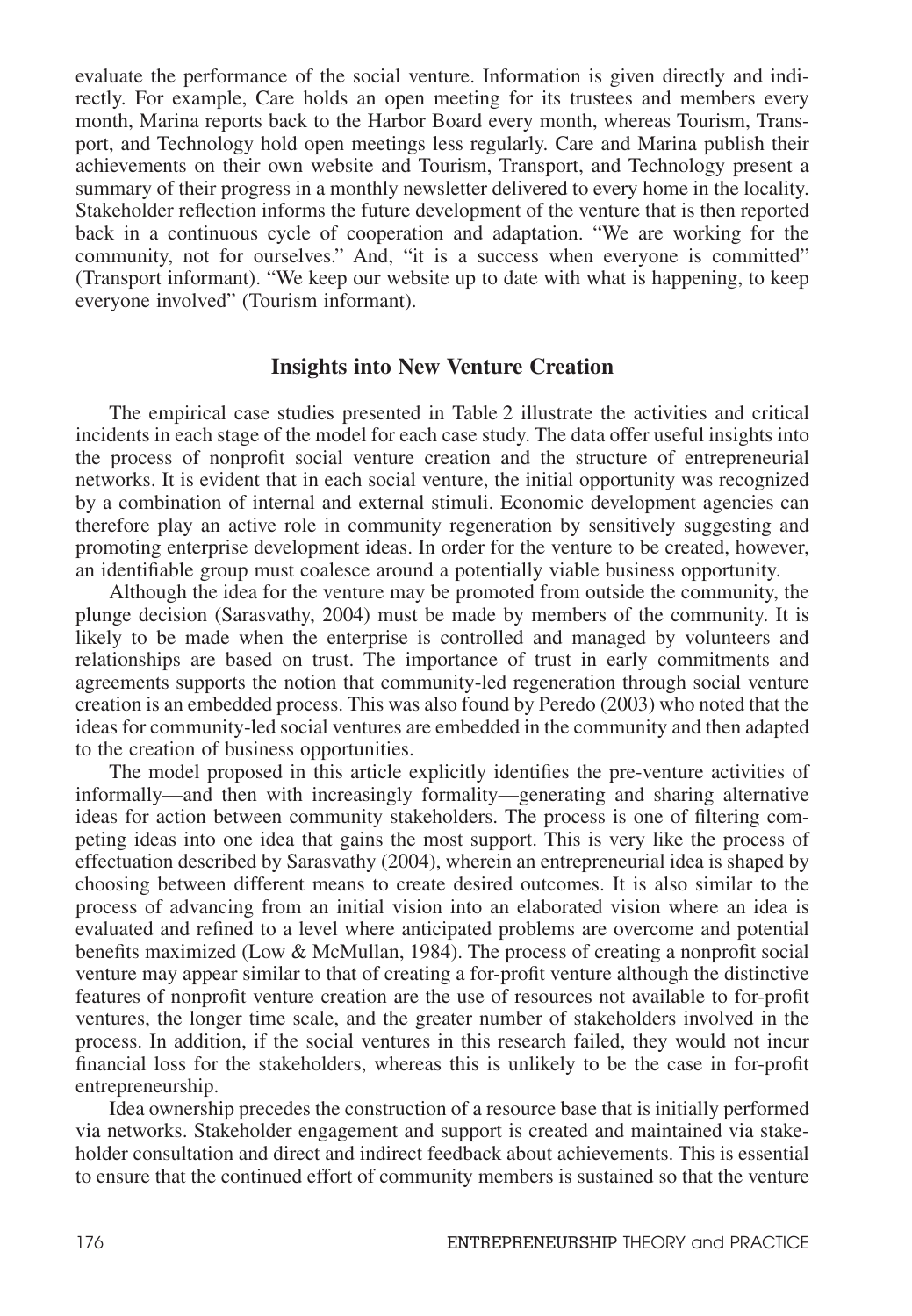progresses to generating its own income from trading. Although the gestation period of social ventures appears long, this is not necessarily dissimilar to for-profit enterprises.

While the activities outlined in each stage have similarities to those included in the stage models presented earlier, they differ in relying primarily on volunteer action that ebbs and flows with time and individual interest. This might be contrasted to the purposeful drive and motivation of the individual for-profit entrepreneur. In addition, the noneconomic rewards of volunteering, and the nondistribution constraint of nonprofit enterprises, contrast with the economic returns for effort earned by the individual entrepreneur. If the creation of more nonprofit social ventures is to be encouraged, the resource demands of the pre-venture stages must be accommodated in policy.

Additionally, although the professionalization of the management and administration of the new venture is found in the stage models presented earlier, specific to social ventures are the implications of managing volunteer labor without a formal contract of employment, and the risks to which volunteers are exposed when they accept responsibility for the financial resources of the new venture wherein they have no, or limited, ownership rights. The point when the enterprise receives its first funds is therefore critical for the new venture in creation, signaling its movement from a volunteer-led to group to a social venture with its own financial resources, assets, and employees. This professionalization process may take some time, with major implications for the management and culture of the new venture that can no longer rely on the informal structure, work patterns, and arrangements of a volunteer-led group. Thus the properties of a new venture identified by Katz and Gartner (1988) might be extended to include the establishment of the shared values that define the culture of the enterprise.

The two network structures identified in the study were found to assist the creation, development, and growth of the social venture. Initially, opportunity recognition and idea articulation originate from the strong ties within the community and the weak ties with formal organizations. The formal network created in the pre-venture stages is similar to the formal networks consulted by new enterprises in the private sector. The formal sources of business advice, however, were found to be of little value to the case studies. It is submitted that the hybrid strategies of social ventures that combine economic, social, or environmental goals, mean that standard, off-the-peg business advice is unsuited to their needs and tailored information would be more appropriate. Over time, as the value-adding capabilities of each network member is realized in the extent to which they contribute resources, knowledge, information, and useful experience, the structure of the network changes. Members of the formal network who add value are retained, others are discarded, and new members are recruited to meet specific resource needs. The process of constructing a value-adding network occurs continually and simultaneously with the development of the social venture. It therefore forms an explicit part of the model, and in practice should be adequately resourced as part of new venture creation and business development.

The model is based on similarities between the case studies and accommodates differences in the rate at which the ventures progress through the six stages. During the study period each of the ventures had passed through the stages at least once. In terms of venture performance, Marina and Care had been able to achieve financial sustainability, Transport and Tourism had achieved consistent increases in trading income and both were still striving for financial independence, however Technology had not been able to achieve this goal and had reverted to voluntary group status. The model is thus sufficiently generic to accommodate variation in venture performance. In relation to networks, evidence to support the construction of a tailor-made network and consistent evaluation and re-evaluation of the usefulness of network members, was found in each of the case studies. However, differences were noted in the size of networks, the frequency of interaction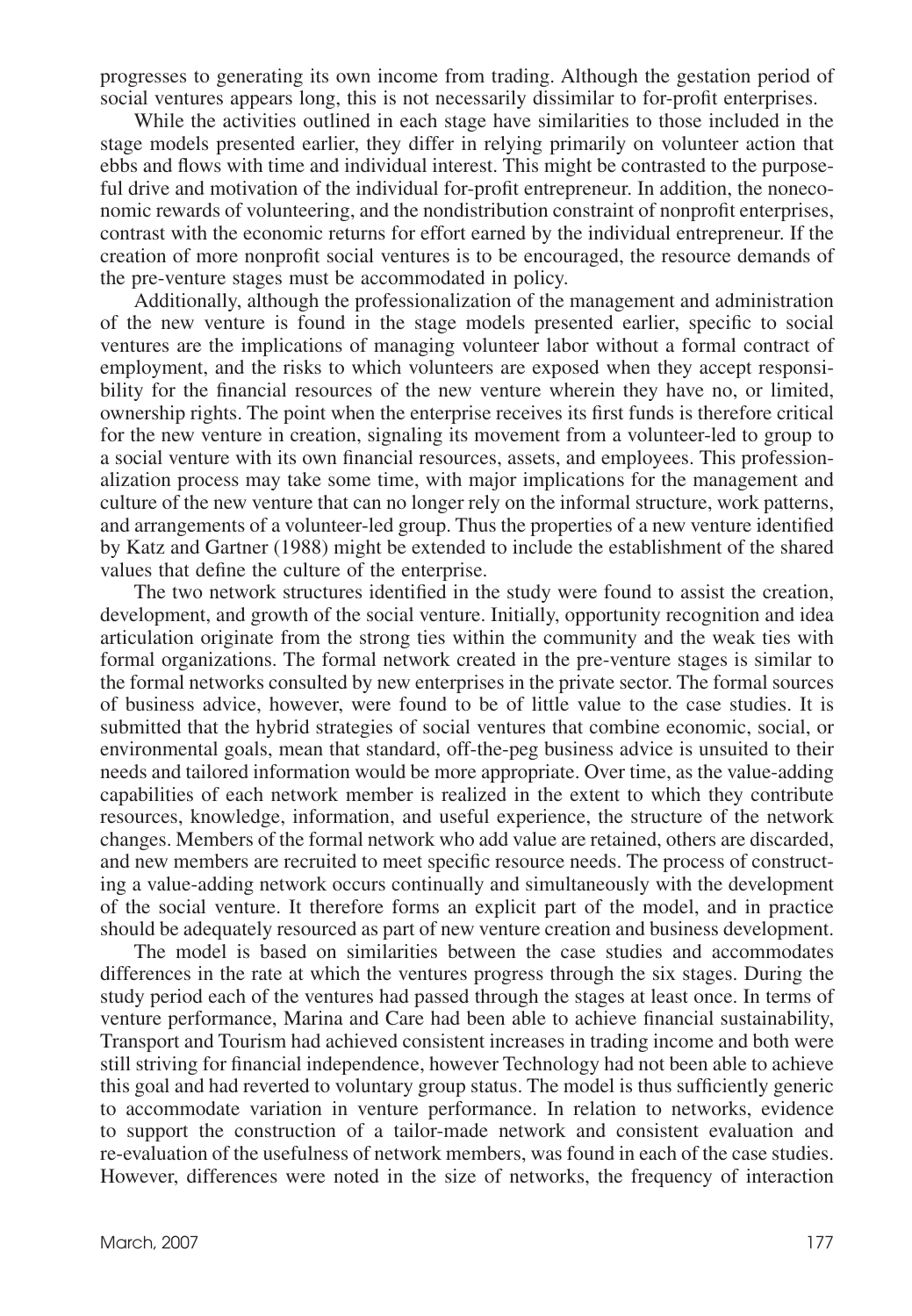between network members, and the extent of active management of network relationships. The size of a network would appear to be less important than the usefulness of network members, and scarce resources conserved by active management of productive network relationships that bring resources, knowledge, information, and experience to the venture.

Although stage models have been criticized by Storey (1994), they are useful in that they indicate the behavioral and managerial changes needed for the organization to move to the next stage, as well as the problems, possible solutions, and increasing professionalism required as the organization develops (Chell, 2001). Focusing on how new ventures are created and developed serves as a useful reminder that many promising organizations never realize their potential. Often they fail due to lack of support and development of an infrastructure, or inability to achieve sustainability (Aldrich, 1995). The model thus has the potential to help social ventures avoid causes of failure.

### **Conclusion**

This study is one of the first to examine the inception of community-led social ventures that have pursued entrepreneurial strategies. Empirical evidence from five detailed case studies has been employed to develop a model of the activities, critical incidents, and networks involved in the creation of these ventures. The findings provide a novel insight into entrepreneurship in nonprofit organizations originating as voluntary groups and then developing strategies that are commercial and generate revenue. The contribution of nonprofit organizations to economic, social, and environmental regeneration and renewal makes a valuable addition to society, although their traditional reliance on philanthropy and donations promotes a culture of dependence and may constrain strategic growth. It also incurs a bureaucratic cycle of preparing and submitting grant applications and reporting to financial stakeholders that is both time consuming and resource intensive. Community-led social ventures that generate income from exploiting entrepreneurial opportunities offer a potential solution to these problems while simultaneously promoting values of independence and autonomy.

The model may be of interest to policy makers, particularly in terms of the pre-venture activities of opportunity identification, idea articulation, idea ownership, and stakeholder mobilization. The pre-venture stages are hidden from view, for the large part financed and made possible by the unpaid efforts of the community. Similarly, the creation of useful and value-adding network members takes place in the background of each social venture and constitutes another hidden activity. If it is the intention of the government to promote the growth of social enterprise, and this is clearly the case in contracting out public service delivery in the U.K., then unpaid investment of time and resources should be built into the new models of service delivery.

This study offers a potentially wide range of opportunities for future research. The model presented is weighted toward the early stages of venture creation, and future research could extend, and elaborate on, the opportunity exploitation and stakeholder reflection stages. It might consider how the culture of a nonprofit social venture is created, the values that are distinctive to nonprofit ventures, and how those values are influenced by strategies that are more frequently found in for-profit ventures. It might examine how the outcomes of social ventures are created and whether standardized techniques to evaluate and enumerate outputs and outcomes could be created. Further research could also analyze the structure, role and contribution of social venture networks, and specifically, how business information and advice might be better delivered to nonprofit enterprises engaging in trading activity.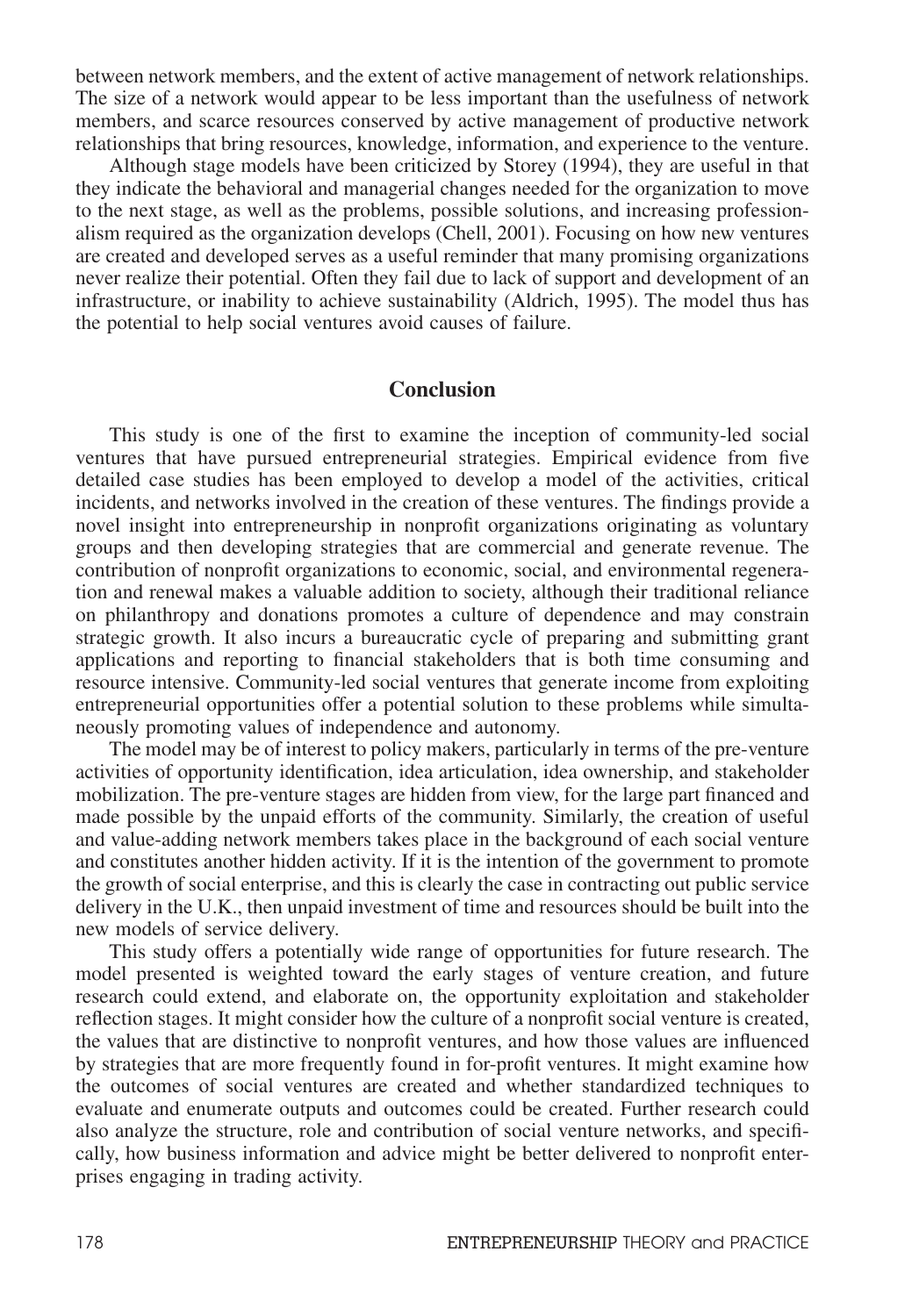Finally, the distinctive goals of social ventures combine economic with social or environmental outcomes. Research might explore the influence of the environmental context on opportunity identification and strategy implementation. In resource-poor, rural locations, opportunities appear to be oriented toward filling market gaps created by market failure. Further research might explore nonprofit social ventures in affluent rural areas and urban locations, for-profit social ventures, and social ventures that have expanded service delivery to mainstream markets. This could uncover valuable strategies to bring further benefits to thin rural markets.

### **REFERENCES**

Adler, P. & Kwon, S.W. (2002). Social capital: Prospects for a new concept. *Academy of Management Review*, *27*(1), 17–40.

Aldrich, H. (1995). Entrepreneurial strategies in new organizational populations. In I. Bull, H. Thomas, & G. Willard (Eds.), *Entrepreneurship perspectives on theory building* (pp. 91–108). Oxford: Pergamon.

Aldrich, H. & Baker, T. (1997). Blinded by cites? Has there been progress in the entrepreneurship field? In D. Sexton & R. Smilor (Eds.), *Entrepreneurship 2000* (pp. 377–400). Chicago: Upstart Publishing.

Aldrich, H. & Zimmer, C. (1986). Entrepreneurship through social networks. In D. Sexton & R. Smilor (Eds.), *The art and science of entrepreneurship* (pp. 3–23). Cambridge, MA: Ballinger.

Barnes, J. (1969). Networks and political process. In J.C. Mitchell (Ed.), *Social networks in urban situations*, (pp. 51–76). Manchester, U.K.: The University Press.

Bhave, M.P. (1994). A process model of entrepreneurial venture creation. *Journal of Business Venturing*, *9*(3), 223–242.

Birkhölzer, K. (1999). Local economic development. *Local Economy*, *14*(1), 43–54.

Birley, S. (1985). The role of networks in the entrepreneurial process. *Journal of Business Venturing*, *1*(1), 107–117.

Bogdan, R. & Taylor, S.J. (1975). *Introduction to qualitative research methods: A phenomenological approach to the social sciences*. New York: Wiley.

Bolton, W. (1997). *The university handbook on enterprise development*. Paris: Columbus.

Brown, B. & Butler, J. (1993). Networks and entrepreneurial development: The shadow of borders. *Entrepreneurship and Regional Development*, *5*, 101–116.

Bruderl, J. & Preisendorfer, P. (1998). Network support and the success of newly founded businesses. *Small Business Economics*, *10*(3), 213–225.

Bryman, A. (1988). *Quantity and quality in social research*. London: Unwin.

Butler, J. & Hansen, G. (1991). Network evolution, entrepreneurial success and regional development. *Entrepreneurship and Regional Development*, *3*, 1–16.

Bygrave, W.D. & Hofer, C.W. (1991). Theorizing about entrepreneurship. *Entrepreneurship Theory and Practice*, *16*(2), 13–22.

Carsrud, A.L. & Johnson, R.W. (1989). Entrepreneurship: A social psychological perspective. *Entrepreneurship and Regional Development*, *1*, 21–31.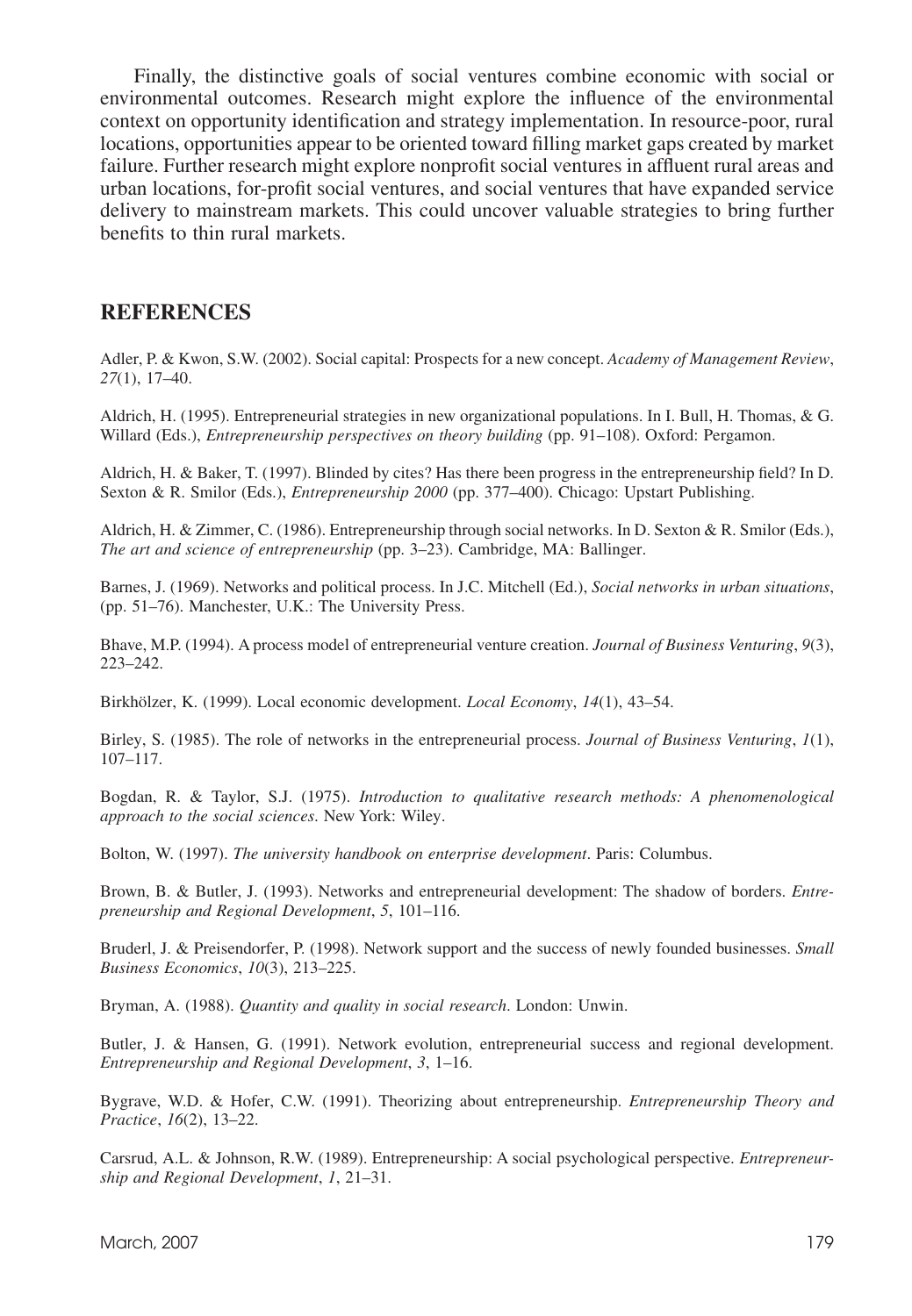Carter, N.M., Gartner, W.B., & Reynolds, P. (1996). Exploring start-up event sequences. *Journal of Business Venturing*, *11*(3), 151–166.

Chell, E. (2001). *Entrepreneurship: Globalization, innovation and development*. Cumbria, U.K.: Thomson Learning.

Chell, E. & Baines, S. (2000). Networking, entrepreneurship and micro business behavior. *Entrepreneurship and Regional Development*, *12*(1), 195–215.

Chell, E., Haworth, J.M., & Brearley, S. (1991). *The entrepreneurial personality: Concepts, cases and categories*. London: Routledge.

Chu, P. (1996). Social network models of overseas Chinese entrepreneurship: The experiences of Hong Kong and Canada. *Canadian Journal of Administrative Sciences*, *13*(4), 358–365.

Churchill, N.C. & Lewis, V.L. (1983). The five stages of business growth. *Harvard Business Review*, *61*(3), 30–50.

Clark, G. (2000). Community-led enterprise—Setting the wheel in motion. A Banffshire partnership discussion paper. Correspondence with author, June 26, 2002.

Dart, R. (2004). The legitimacy of social enterprise. *Nonprofit Management and Leadership*, *14*(4), 411–425.

Davidsson, P. & Honig, B. (2003). The role of social and human capital among nascent entrepreneurs. *Journal of Business Venturing*, *18*(3), 301–331.

Dees, J.G. (1998). Enterprising nonprofits. *Harvard Business Review*, *76*(1), 55–67.

Department of Trade and Industry. (2002). *Social enterprise: A strategy for success*. London: Department of Trade and Industry.

Drucker, P. (1985). *Innovation and entrepreneurship*. London: Heinemann.

Dubini, P. & Aldrich, H. (1991). Personal and extended networks are central to the entrepreneurial process. *Journal of Business Venturing*, *6*, 304–313.

Edwards, A.D. & Jones, D.G. (1976). *Community and community development*. The Hague: Mouton.

Eisenhardt, K.M. (1989). Building theories from case study research. *Academy of Management Review*, *14*(4), 532–550.

Falemo, B. (1989). The firm's external persons: Entrepreneurs or network actors? *Entrepreneurship and Regional Development*, *1*, 167–177.

Flamholtz, E.G. & Randle, Y. (2000). *Growing pains—Transitioning from an entrepreneurship to a professionally managed firm*. San Francisco: Jossey Bass.

Flora, J.L., Sharp, J., & Flora, C. (1997). Entrepreneurial social infrastructure and locally initiated economic development in the nonmetropolitan United States. *The Sociological Quarterly*, *38*(4), 623–645.

Floyd, S.W. & Wooldridge, B. (1999). Knowledge creation and social networks in corporate entrepreneurship: The renewal of organizational capability. *Entrepreneurship Theory and Practice*, *23*(3), 123–143.

Gartner, W. (1985). A conceptual framework for describing the phenomenon of new venture creation. *Academy of Management Review*, *10*(4), 696–706.

Gartner, W. (1988). "Who is an entrepreneur?" is the wrong question. *American Journal of Small Business*, *12*(4), 11–32.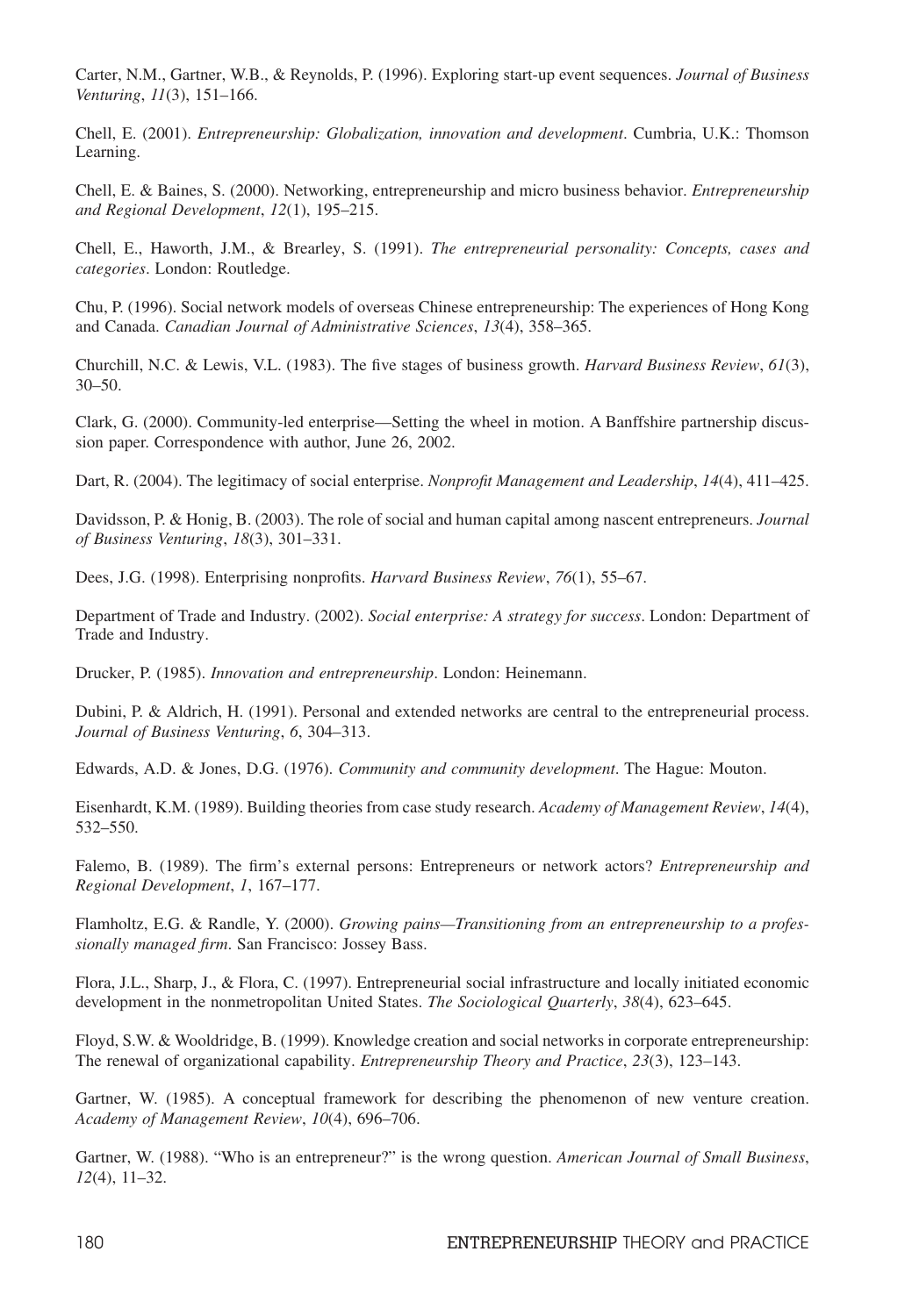Glaser, B. & Strauss, A. (1968). *The discovery of grounded theory*. New York: Aldine.

Granovetter, M. (1982). The strength of weak ties: a network theory revisited. In P.V. Marsden & V. Lin (Eds.), *Social structure and network analysis* (pp. 105–139). London: Sage.

Greiner, L.E. (1972). Evolution and revolution as organizations grow. *Harvard Business Review*, *50*(4), 37–46.

Greve, A. & Salaff, J.W. (2003). Social networks and entrepreneurship. *Entrepreneurship Theory and Practice*, *28*(Fall), 1–22.

Hansen, E.L. (1995). Entrepreneurial networks and new organization growth. *Entrepreneurship Theory and Practice*, *19*(Summer), 7–19.

Hansmann, H.B. (1980). The role of nonprofit enterprise. *Yale Law Journal*, *89*(5), 835–901.

Hayton, K. (1995). Community involvement in economic regeneration—Lessons from north east England. *Community Development Journal*, *30*(2), 169–179.

Hills, G.E., Lumpkin, G.T., & Singh, R.P. (1997). Opportunity recognition: Perceptions and behaviors of entrepreneurs. *Frontiers of entrepreneurship research*. Available at [http://www.babson.edu/entrep/fer/](http://www.babson.edu/entrep/fer) papers97/hills/hill1.htm, accessed 27 July 2005.

Johannisson, B., Alexanderson, O., Nowak, K., & Sanest, K. (1994). Beyond anarchy and organization: Entrepreneurs in contextual networks. *Entrepreneurship and Regional Development*, *6*(3), 329–356.

Kamm, J.B. & Nurick, A.J. (1993). The stages of team venture formation: A decision making model. *Entrepreneurship Theory and Practice*, *17*(2), 17–27.

Katz, J. & Gartner, W. (1988). Properties of emerging organizations. *Academy of Management Review*, *13*(3), 429–441.

Kelly, J.R. & McGrath, J.E. (1988). *On time and method*. Newbury Park, CA: Sage.

Kilby, P. (1971). *Entrepreneurship and economic development*. New York: Free Press.

Kuratko, D.F. & Hodgetts, R.M. (1995). *Entrepreneurship*. Fort Worth, TX: Dryden Press.

Low, M. & McMullan, W.E. (1984). Mapping the new venture opportunity identification process. In J.A. Hornaday (Ed.), *Frontiers of entrepreneurship research* (pp. 567–591). Welleseley, MA: Babson College.

Milofsky, C. (1988). *Community organizations: Studies in resource mobilization and exchange*. Oxford: Oxford University Press.

Mort, G.S., Weerawardena, J., & Carnegie, K. (2003). Social entrepreneurship: Towards conceptualisation. *International Journal of Nonprofit and Voluntary Sector Marketing*, *8*(1), 76–88.

Nohria, N. (1992). Information search in the creation of new business ventures: The case of the 128 venture group. In N. Nohria & R. Eccles (Eds.), *Networks and organizations: Structure, form and action* (pp. 240–261). Boston: Harvard Business School Press.

Organisation for Economic Co-operation and Development. (1999). *Social enterprises*. Paris: Organisation for Economic Co-operation and Development.

Patton, M.Q. (1990). *Qualitative evaluation and research methods*. Newbury Park, CA: Sage.

Peredo, A.M. (2003). Emerging strategies against poverty, the road less traveled. *Journal of Management Inquiry*, *12*(2), 155–166.